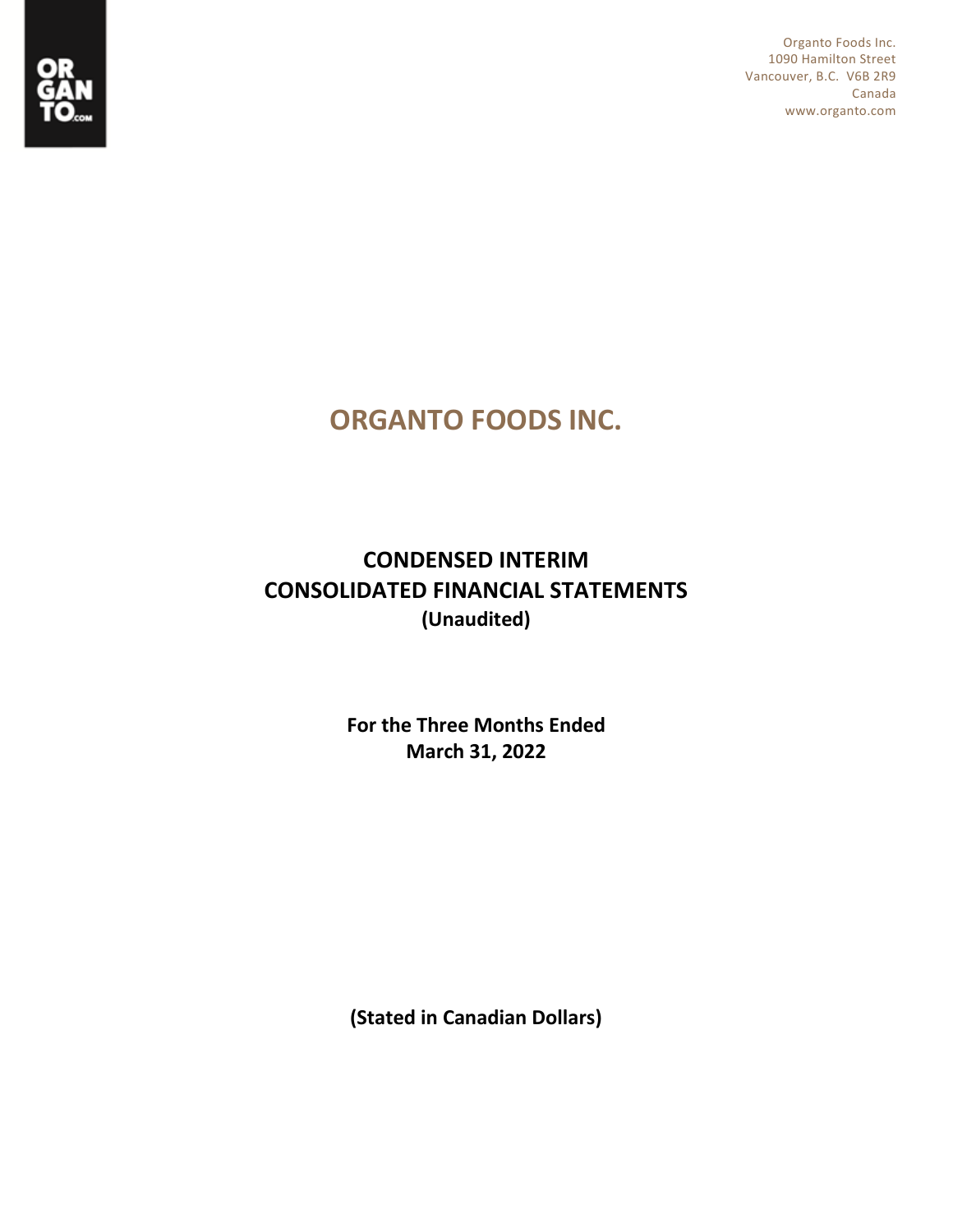## **Organto Foods Inc.** Condensed Interim Consolidated Statements of Financial Position (Unaudited - expressed in Canadian Dollars)

<span id="page-1-0"></span>**March 31, 2022 (\$) December 31, 2021 (\$) Assets** Current assets Cash 9,542,805 11,869,999 Receivables [\(note 3\)](#page-6-0) 2,997,865 3,161,905 Inventories [\(note 4\)](#page-6-1) 283,830 316,324 Prepaid expenses [\(note 5\)](#page-6-2) 2,759,442 2,715,883 Derivative assets (note [6\)](#page-6-3) and the set of the set of the set of the set of the set of the set of the set of the set of the set of the set of the set of the set of the set of the set of the set of the set of the set of the 15,594,673 18,064,111 Non-current assets Investment securities [\(note 7\)](#page-6-3) and the securities (note 7) and the securities (note 7) and the securities (note 7) and the securities (note 7) and the securities (note 7) and the securities (note 7) and the securities (not Intangible assets [\(note 8\)](#page-6-3) 1,086,774 1,048,583 1,086,774 Goodwill [\(note 8\)](#page-6-3) 751,945 757,439 **18,027,219 20,959,939 Liabilities and shareholders' equity** Current liabilities Accounts payable and accrued liabilities (note 10)  $4,610,767$  5,693,632 CEBA loan (not[e 9\)](#page-8-0) 60,000 60,000 60,000 60,000 60,000 60,000 60,000 60,000 60,000 60,000 60,000 60,000 60,000 60,000 60,000 60,000 60,000 60,000 60,000 60,000 60,000 60,000 60,000 60,000 60,000 60,000 60,000 60,000 60,000 Convertible debentures [\(note 10\)](#page-8-1) 2,974,488 2,627,670 7,645,255 8,381,302 Non-current liabilities Convertible debentures (note [10\)](#page-8-2) 5,699,207 5,754,727 Deferred income taxes [\(note 8\)](#page-6-3) 131,500 131,500 **Total liabilities 13,475,962 14,267,529** Shareholders' equity Share capital [\(note 11\(](#page-10-0)a)) 34,830,786 33,854,516 Shares to be issued (note  $11(b)$ )  $\overline{297,770}$ Reserves [\(note 11\(f\)\)](#page-14-0) 6,604,958 Deficit (36,893,621) (34,564,834) **Total shareholders' equity 4,551,257 6,692,410 18,027,219 20,959,939**

Nature of operations and going concern [\(note 1\)](#page-5-0) Commitments [\(note 18\)](#page-17-0) Subsequent events [\(note 0\)](#page-17-1)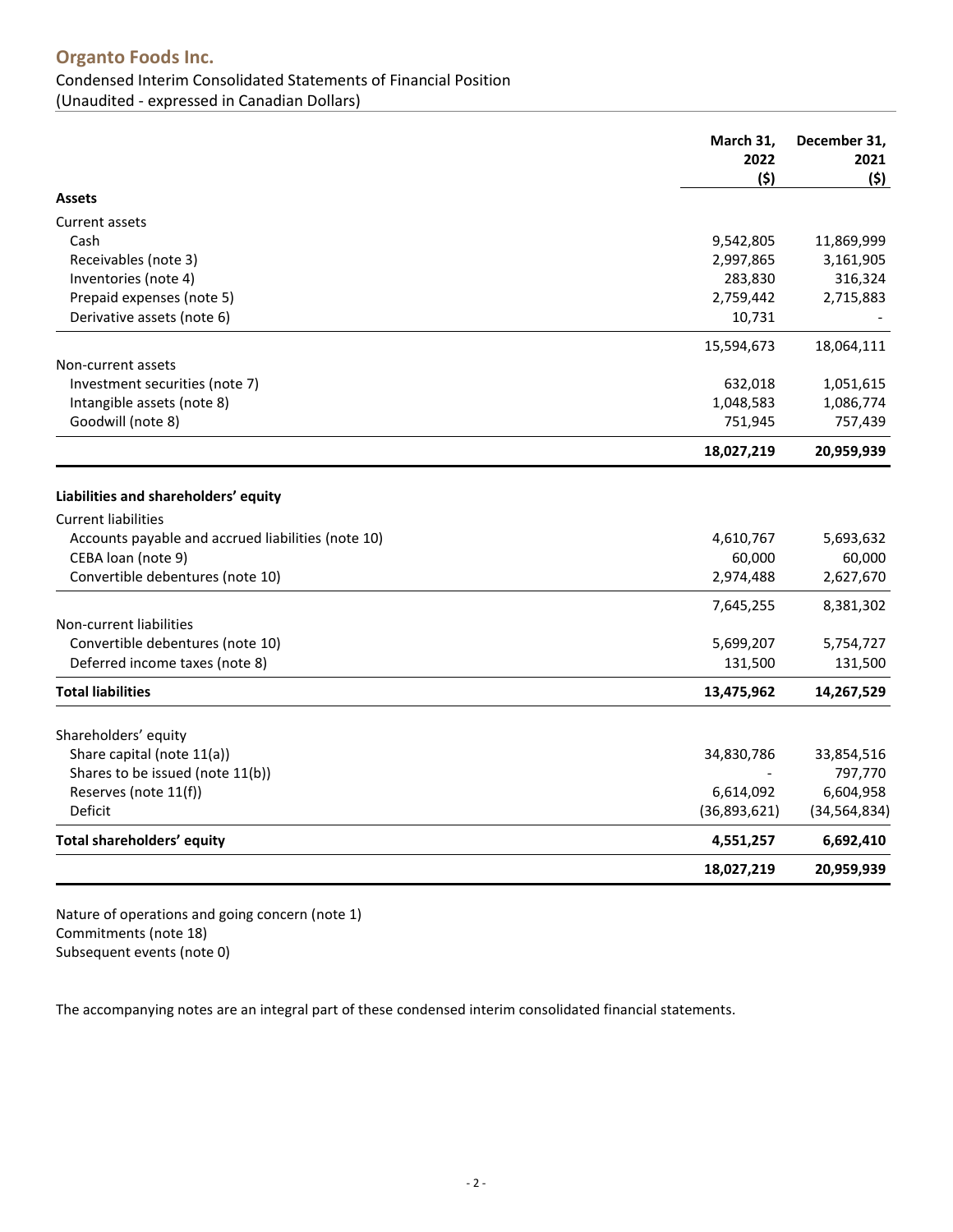<span id="page-2-0"></span>

|                                                              | Three months ended<br>March 31 |               |
|--------------------------------------------------------------|--------------------------------|---------------|
|                                                              | 2022                           | 2021          |
|                                                              | (5)                            | (\$)          |
| Sales (note 17)                                              | 6,999,864                      | 4,773,062     |
| Cost of sales (note 12)                                      | (6,329,262)                    | (4,315,247)   |
| Gross profit                                                 | 670,602                        | 457,815       |
| Selling, general and administration expenses (note 13)       | (721, 894)                     | (363,905)     |
| Management fees (note 12)                                    | (270, 646)                     | (232, 468)    |
| Labour costs and benefits                                    | (809, 225)                     | (561, 369)    |
| Stock-based compensation (notes 11(c), 11(d) and 15)         | (215, 338)                     | (296, 697)    |
|                                                              | (1,346,501)                    | (996, 624)    |
| Interest expense and accretion, net (note 10)                | (589, 248)                     | (216, 341)    |
| Other income (note 14)                                       |                                | 7,000         |
| Unrealized loss on investment securities (note 7)            | (419, 597)                     |               |
| Realized gain on derivative assets (note 6)                  | 11,572                         |               |
| Unrealized gain on revaluation of derivative assets (note 6) | 10,910                         |               |
| Foreign exchange gain (loss)                                 | 4,077                          | (41, 799)     |
| Net loss for the period                                      | (2,328,787)                    | (1, 247, 764) |
| Other comprehensive loss for the period:                     |                                |               |
| Foreign currency translation                                 | (132, 704)                     | (41, 141)     |
| Comprehensive loss for the period                            | (2,461,491)                    | (1, 288, 905) |
|                                                              |                                |               |
| Loss per share:                                              |                                |               |
| <b>Basic and diluted</b>                                     | (0.01)                         | (0.01)        |
| Shares used in computing loss per share:                     |                                |               |
| Basic and diluted                                            | 279,657,829                    | 247,637,363   |
|                                                              |                                |               |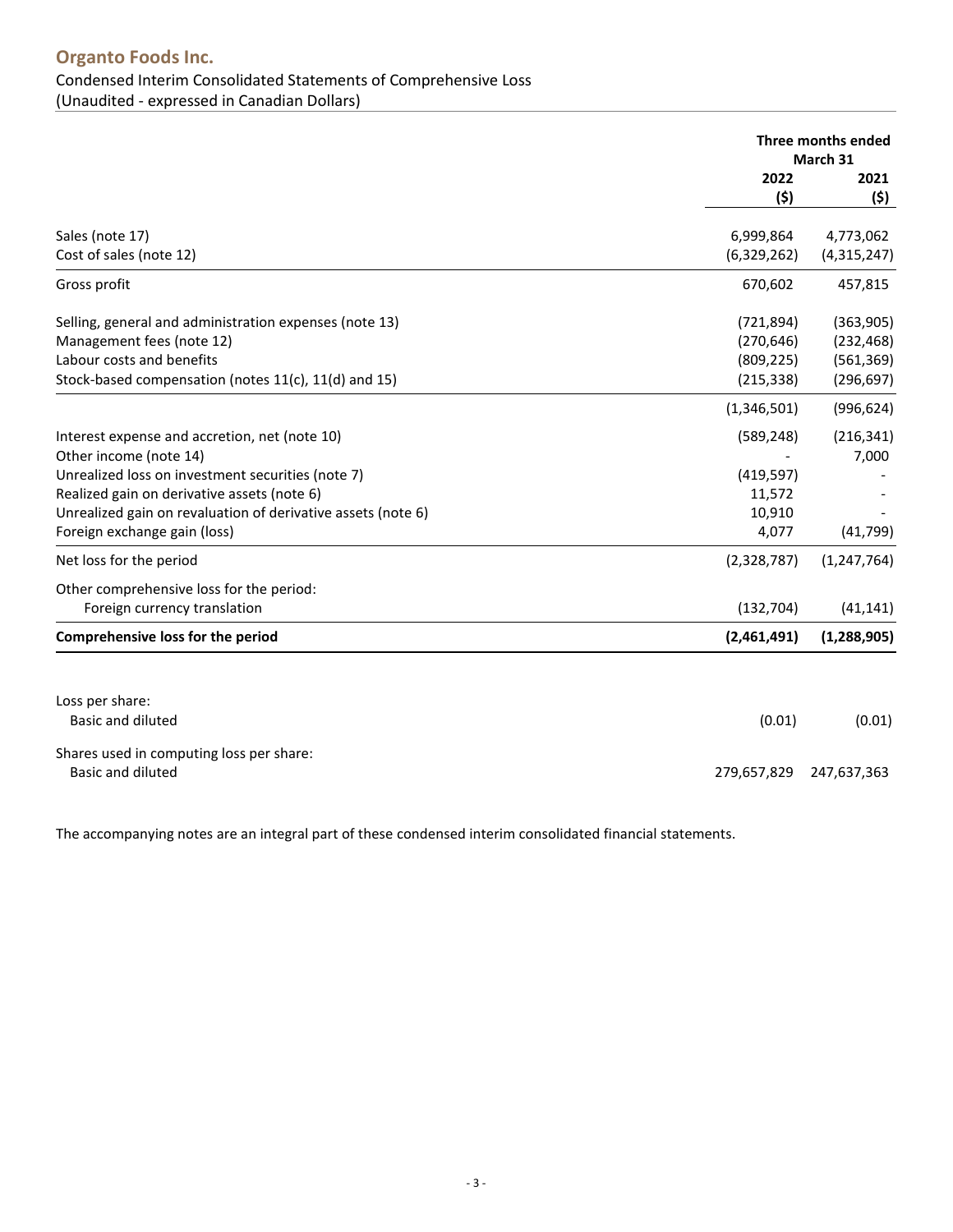## **Organto Foods Inc.** Condensed Interim Consolidated Statements of Cash Flows (Unaudited - expressed in Canadian Dollars)

<span id="page-3-0"></span>

|                                                          | Three months ended<br>March 31 |               |
|----------------------------------------------------------|--------------------------------|---------------|
|                                                          | 2022                           | 2021          |
|                                                          | (\$)                           | (\$)          |
| <b>Operating activities</b>                              |                                |               |
| Net loss for the year                                    | (2,328,787)                    | (1, 247, 764) |
| Add back:                                                |                                |               |
| Items not involving cash (note 16)                       | 1,128,539                      | 462,202       |
|                                                          | (1,200,248)                    | (785, 562)    |
| Changes in non-cash working capital (note 16)            | (938, 022)                     | (648, 664)    |
| Cash used in operating activities                        | (2, 138, 270)                  | (1,434,226)   |
| <b>Investing activities</b>                              |                                |               |
| Cash paid to purchase Fresh Organic Choice BV            |                                | (228, 200)    |
| Cash acquired on purchase of Fresh Organic Choice BV     |                                | 119,060       |
| Cash used in investing activities                        |                                | (109, 140)    |
| <b>Financing activities</b>                              |                                |               |
| Proceeds from convertible debentures, net of issue costs |                                | 292,000       |
| Proceeds from exercise of warrants                       |                                | 1,114,507     |
| Proceeds from exercise of stock options                  | 105,000                        |               |
| Repayments of short-term loans                           |                                | (295, 954)    |
| Interest paid                                            | (297, 230)                     | (69, 685)     |
| Cash from financing activities                           | (192, 230)                     | 1,040,868     |
| Effect of foreign exchange on cash                       | 3,306                          | (1, 555)      |
| Decrease in cash                                         | (2,327,194)                    | (504, 053)    |
| Cash, beginning of period                                | 11,869,999                     | 4,133,730     |
| Cash, end of period                                      | 9,542,805                      | 3,629,677     |

Supplemental cash flow information [\(note 16\)](#page-16-0)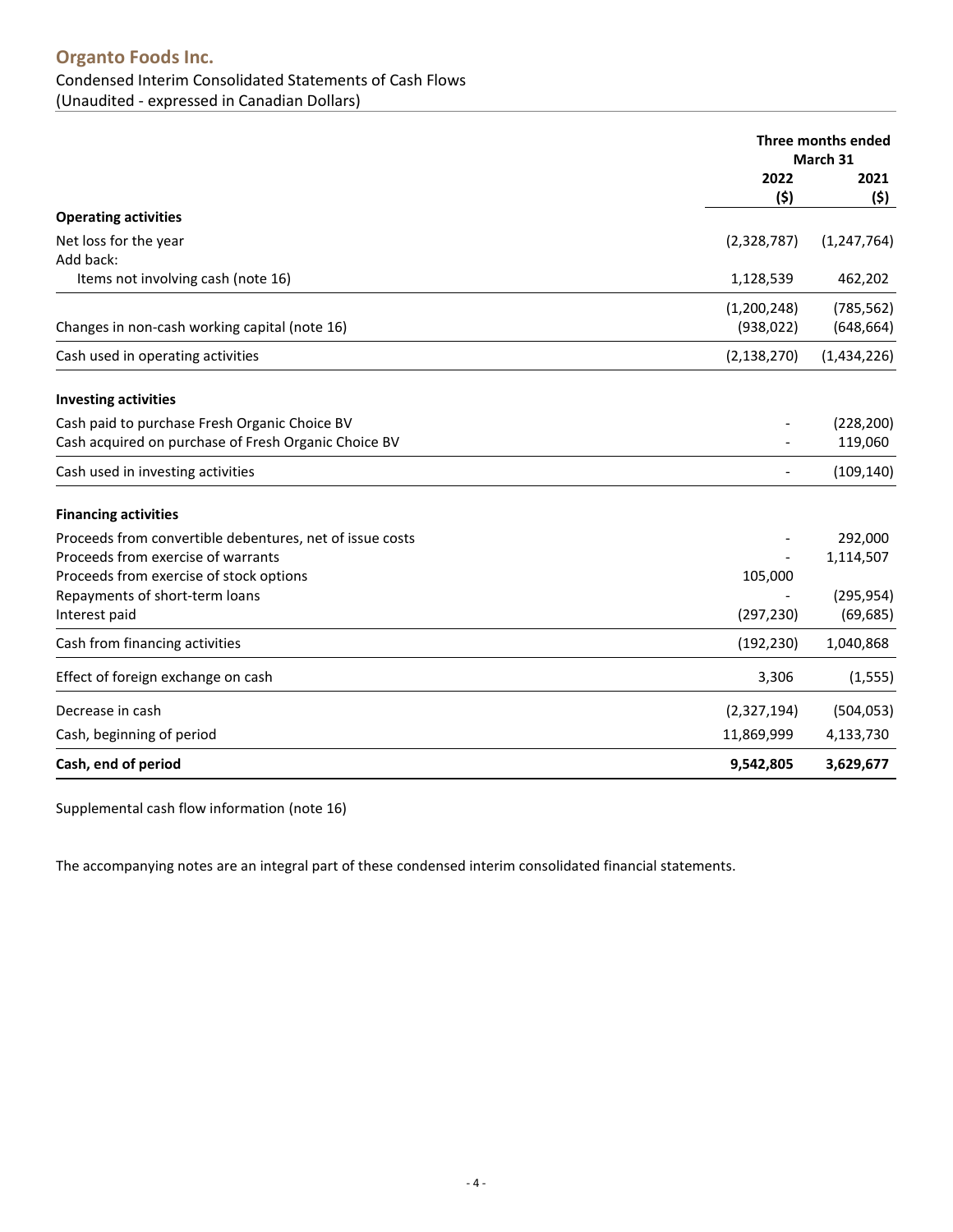## **Organto Foods Inc.** Condensed Interim Consolidated Statements of Changes in Shareholders' Equity For the Three Months Ended March 31, 2022 and 2021 (Unaudited - expressed in Canadian Dollars)

|                                                                                               |                        |                  | <b>Shares</b>               |                 |                        |               |
|-----------------------------------------------------------------------------------------------|------------------------|------------------|-----------------------------|-----------------|------------------------|---------------|
|                                                                                               | Number of              | Share<br>capital | to be issued<br>(cancelled) | <b>Reserves</b> | <b>Deficit</b>         | Total         |
|                                                                                               | shares                 | (5)              | (\$)                        | (\$)            | (\$)                   | (\$)          |
| Balance at January 1, 2021<br>Shares issued:                                                  | 243,647,951 24,344,434 |                  | 72,006                      | 3,569,819       | (28, 224, 170)         | (237, 911)    |
| Conversion of debentures                                                                      | 1,100,000              | 55,000           |                             | (2,809)         |                        | 52,191        |
| Purchase of Fresh Organic Choice BV                                                           | 839,570                | 233,062          |                             |                 |                        | 233,062       |
| <b>Exercise of warrants</b>                                                                   | 11,540,892             | 1,114,508        |                             |                 |                        | 1,114,508     |
| Conversion option of convertible debentures<br>Shares cancelled as part of sale of processing |                        |                  |                             | 7,856           |                        | 7,856         |
| plant                                                                                         | (5,873,357)            | (440, 494)       | 440,494                     |                 |                        |               |
| Stock-based compensation                                                                      |                        |                  |                             | 296,697         |                        | 296,697       |
| Comprehensive loss for the period                                                             |                        |                  |                             | (41, 141)       | (1, 247, 764)          | (1, 288, 905) |
| Balance at March 31, 2021                                                                     | 251,255,056 25,306,510 |                  | 512,500                     |                 | 3,830,422 (29,471,934) | 177,498       |
| Balance at January 1, 2022<br>Shares issued:                                                  | 277,386,653 33,854,516 |                  | 797,770                     | 6,604,958       | (34, 564, 834)         | 6,692,410     |
| Settlement of shares owing for Beeorganic BV                                                  | 1,579,670              | 402,816          | (402, 816)                  |                 |                        |               |
| Settlement of shares owing for ZMS business                                                   | 1,645,643              | 394,954          | (394, 954)                  |                 |                        |               |
| Exercise of stock options                                                                     | 1,500,000              | 178,500          |                             | (73,500)        |                        | 105,000       |
| Stock-based compensation                                                                      |                        |                  |                             | 215,338         |                        | 215,338       |
| Comprehensive loss for the period                                                             |                        |                  | $\overline{\phantom{a}}$    | (132, 704)      | (2,328,787)            | (2,461,491)   |
| Balance at March 31, 2022                                                                     | 282,111,966 34,830,786 |                  | $\blacksquare$              |                 | 6,614,092 (36,893,621) | 4,551,257     |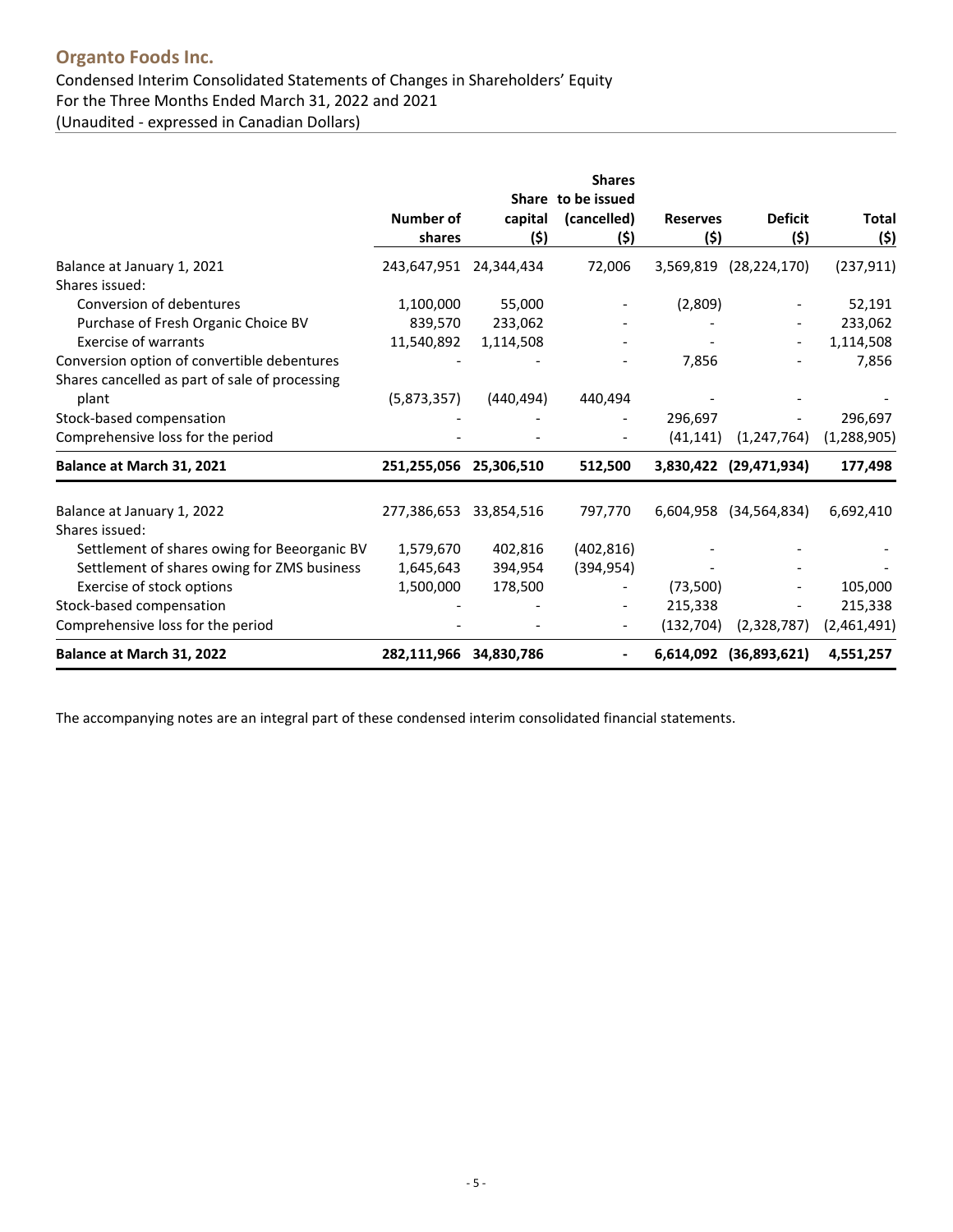#### <span id="page-5-0"></span>**1. Nature of operations and going concern**

Organto Foods Inc. ("Organto" or "the Company") is engaged in the sourcing, processing, packaging, distribution and marketing of fresh organic and value-added vegetable and fruit products. The Company employs an asset-light business model to provide year-round supply of a number of organic and specialty fruit and vegetable products sourced from a global supply base and currently marketed to customers in a variety of European countries. The Company's common shares are listed for trading on the TSX Venture Exchange ("TSXV") under the stock symbol "OGO", on the OTCQB under the stock symbol "OGOFF" and on the Frankfurt Stock Exchange under the stock symbol "OGF". The Company's head office and principal address is located at 1090 Hamilton Street, Vancouver, British Columbia, V6B 2R9, Canada.

In March 2020 the World Health Organization declared coronavirus COVID-19 a global pandemic. Since then, millions of cases of the disease have been identified around the world, including regions that are important to the Company's business in terms of sales, product supply and other aspects of its supply chain. The Company has continued to operate during the outbreak. Essential food supply chains have been maintained in these difficult times, although not without their issues due to logistics and labor challenges, and the Company has continued to work with its supply partners and customers to bring product to market. As the coronavirus pandemic plays out around the world, the full impact on the Company's business from this is unknown at this time and difficult to predict. An extended pandemic outbreak including the potential of additional waves in many countries already impacted, or dramatic increase in actions taken by Governments to control transmission of the virus could cause the Company's key third party suppliers or the Company itself to temporarily close, which could lead to a shortage of raw materials and finished products. Also, if one or more of the Company's key customers were required to close for an extended period, the Company might not be able to ship products to them, and consumers may decrease their level of purchasing activity, which would also adversely impact the Company's net sales.

Economic sanctions implemented in 2022 by the European Union and other countries in response to the Russia/Ukraine conflict will also have an economic impact on the Company including lost sales, supply dislocation as product normally destined for Russian markets by international suppliers is diverted to alternate markets and increased supply chain costs driven by rising energy costs and freight availability. Sales to customers in Russia represented less than 5% of total 2021 sales and while products initially meant for sale in Russia will be available for sale elsewhere during the period that the sanctions remain in place, their sale can not be assured. Any of the foregoing events or other unforeseen consequences could materially adversely affect the Company's business, results of operations, financial condition and/or cash flows.

These condensed interim consolidated financial statements have been prepared on a going concern basis which implies that the Company will continue realizing its assets and discharging its liabilities in the normal course of business for the foreseeable future. Should the going concern assumption not continue to be appropriate, further adjustments to carrying values of assets and liabilities may be required. The operations of the Company have historically been funded by the issue of share capital, bank loans, short-term loans and convertible loans. At March 31, 2022, the Company had working capital of \$7,949,418 (December 31, 2021 - \$9,682,809) and an accumulated deficit of \$36,893,621 (December 31, 2021 - \$34,564,834). Accordingly, the ability of the Company to realize the carrying value of its assets and continue operations as a going concern is dependent upon its ability to obtain additional financing as needed, continued financial support from related parties, and ultimately on generating future profitable operations. The factors described indicate the existence of a material uncertainty that may cast significant doubt about the Company's ability to continue as a going concern. If the going concern assumption was not appropriate for these financial statements, adjustments would be necessary in the carrying values of assets, liabilities, reported income and expenses and the statement of financial position classifications used. Such adjustments could be material.

#### **2. Basis of presentation**

These condensed interim consolidated financial statements have been prepared in accordance with International Financial Reporting Standards ("IFRS") as issued by the International Accounting Standards Board ("IASB"), and Interpretations of the International Financial Reporting Interpretations Committee ("IFRIC"). These condensed interim consolidated financial statements have been prepared using the same accounting policies and methods of computation as the most recent annual financial statements for the year ending December 31, 2021.

These consolidated financial statements were approved by the Board of Directors and authorized for issue on May 30, 2022.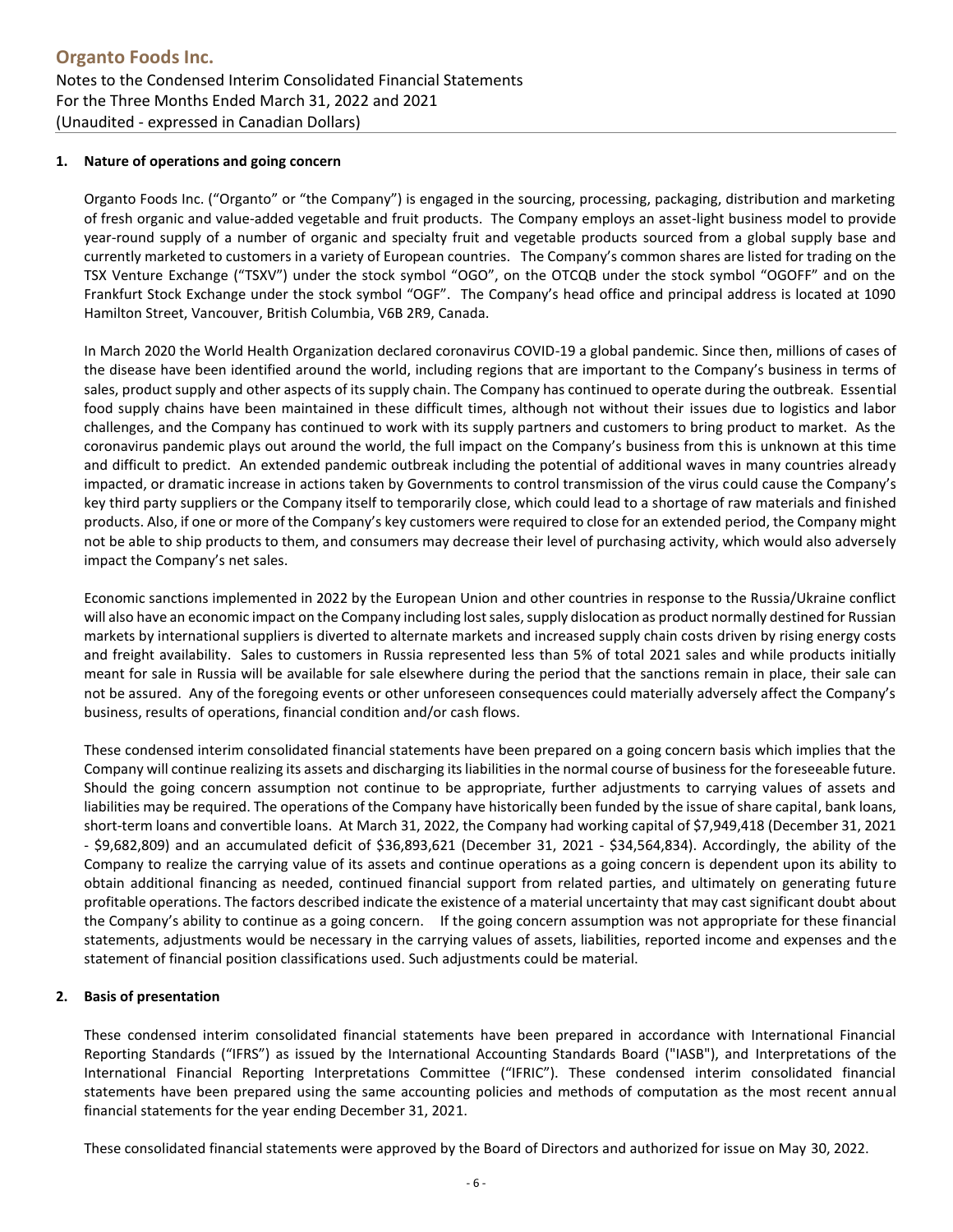#### <span id="page-6-0"></span>**3. [Receivables](#page-1-0)**

|                   | March 31, | December 31, |  |
|-------------------|-----------|--------------|--|
|                   | 2022      | 2021         |  |
|                   | (\$)      | (\$)         |  |
| Trade receivables | 2,727,801 | 2,877,709    |  |
| VAT recoverable   | 250,938   | 153,971      |  |
| Other             | 19,126    | 130,225      |  |
|                   | 2,997,865 | 3,161,905    |  |

In March 2022 one of the Company's European subsidiaries established a new accounts receivable factoring facility with a European bank to replace its existing facility with a different European bank. The new facility is for €2 million and the Company was required to guarantee the European subsidiary's obligations under the facility.

#### <span id="page-6-1"></span>**4. [Inventories](#page-1-0)**

|                | March 31, | December 31, |
|----------------|-----------|--------------|
|                | 2022      | 2021         |
|                | (5)       | (\$)         |
| Finished goods | 283,830   | 316,324      |
|                | 283,830   | 316,324      |

#### <span id="page-6-2"></span>**5. [Prepaid expenses](#page-1-0)**

|                              | March 31, | December 31,<br>2021 |  |
|------------------------------|-----------|----------------------|--|
|                              | 2022      |                      |  |
|                              | (\$)      | (\$)                 |  |
| Advances to suppliers        | 2,690,684 | 2,699,216            |  |
| Prepaid insurance            | 36,667    | 6,667                |  |
| Other advances and retainers | 32,091    | 10,000               |  |
|                              | 2,759,442 | 2,715,883            |  |

#### <span id="page-6-3"></span>**6. Derivative [assets](#page-1-0)**

In February 2022 one of the Company's European subsidiaries established a hedging facility with a European financial services company in order to hedge its exposure to fluctuations in the US dollar vs Euro exchange rate. The facility is for forward currency exchange contracts, up to a maximum of US\$4 million. As part of this facility, the Company was required to guarantee the European subsidiary's obligations under the facility.

At March 31, 2022 the forward currency exchange contracts allowed the Company to purchase US dollars for less than by acquiring them on the spot market, and a derivative asset has been recognized. The carrying value of the derivative asset represents the difference between the cost to acquire US dollars on the spot market and through the forward currency exchange contracts. A corresponding amount has been recorded as an unrealized gain on derivative assets and is included in the current period's net loss.

During the three months ended March 31, 2022 the Company's European subsidiary purchased US dollars utilizing its forward currency exchange contracts. The difference between the cost to acquire them through the forward currency exchange contracts and the spot market at the time of purchase has been recorded as a realized gain on derivative assets and is included in the current period's net loss.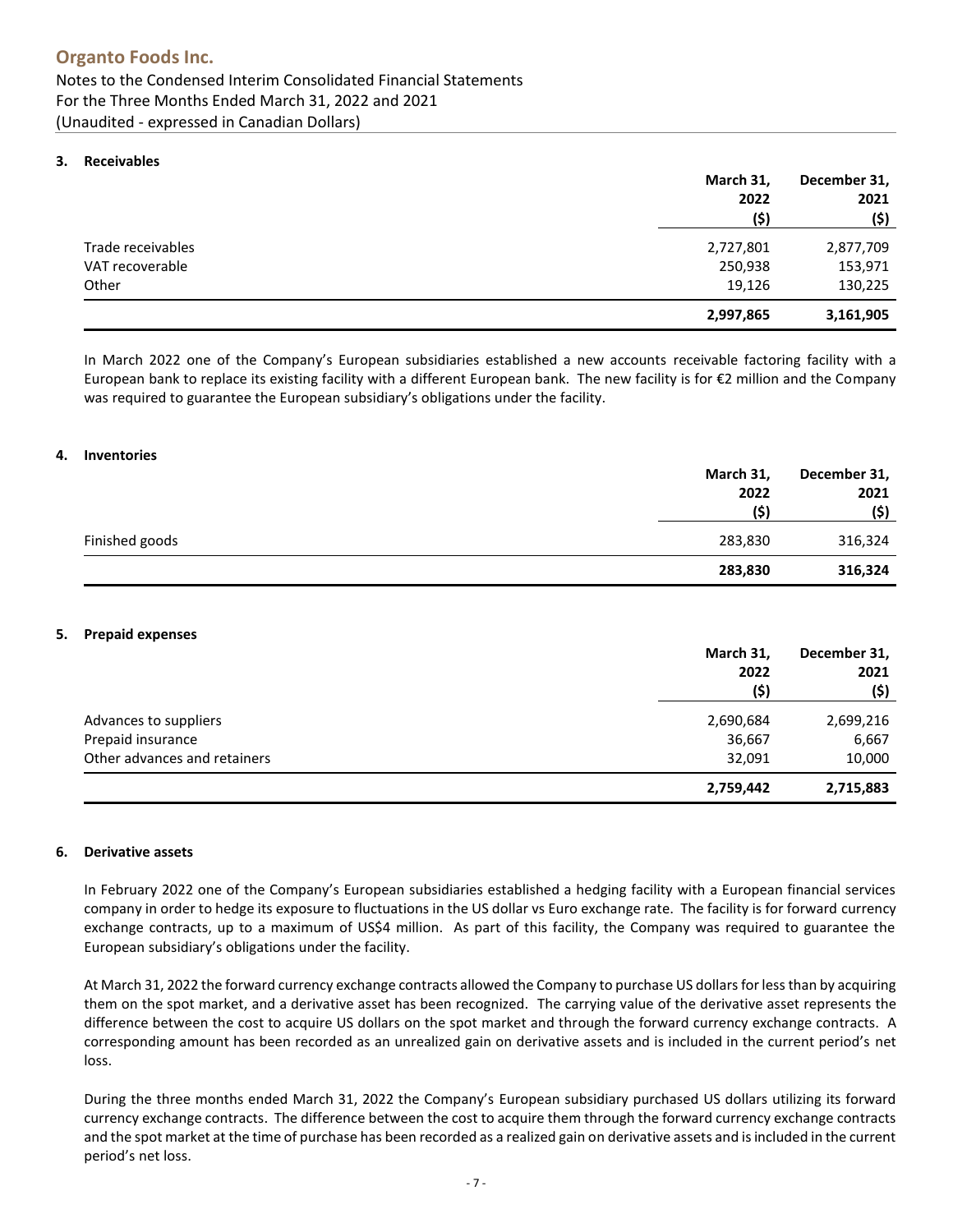#### <span id="page-7-0"></span>**7. [Investment securities](#page-1-0)**

Upon the sale of its Colombian subsidiary and related intellectual property in June 2019, Organto received common shares of Xebra Brands Ltd. ("Xebra"). Xebra is an emerging Canadian cannabis company developing high-margin cannabis-based consumer products, with a major focus on cannabis-infused beverages. Xebra's common shares were listed on the Canadian Securities Exchange in October 2021 under the trading symbol XBRA.

At March 31, 2022 the Company held 3,281,278 common shares of Xebra, of which 2,259,778 are subject to trading restrictions that expire between September 2022 and September 2023. At March 31, 2022 the Company revalued the Xebra shares and their carrying value of \$632,018 represents a discount to their market value of \$721,881 to reflect these trading restrictions and the Company recognized a revaluation loss of \$419,597. Subsequent to March 31, 2022 the market value of the Xebra shares has fluctuated between \$721,881 and \$180,470.

At December 31, 2021 the Company held 3,281,278 common shares of Xebra, all of which were subject to trading restrictions that expire between March 2022 and September 2023. At December 31, 2021 the Company revalued the Xebra shares and their carrying value of \$1,051,615 at December 31, 2021 represented a discount to their market value of \$1,246,886 to reflect these trading restrictions. The Company recognized a net revaluation gain of \$587,209 for revaluations done in 2021. Prior to their listing on the Canadian Securities Exchange in October 2021, the fair value of the Xebra shares was estimated using a combination of the price of the most recent funding involving financing from external investors and expected proceeds.

#### **8. [Intangible assets](#page-1-0)**

Intangible assets include the trade name and client relationships acquired when the Company purchased 100% of the outstanding shares of both Fresh Organic Choice BV ("Fresh Organic Choice") and Beeorganic B.V. ("Beeorganic") as well as the operating business of Zimbabwe Marketing Services B.V. ("ZMS"). Trade names are being amortized over 5 years and customer and supplier relationships over 10 years. Their amortization is included in selling, general and administrative expenses on the condensed interim consolidated statement of comprehensive loss.

|                                                                                     | Intangible assets      |                                                  |                      |                  |
|-------------------------------------------------------------------------------------|------------------------|--------------------------------------------------|----------------------|------------------|
|                                                                                     | Trade<br>names<br>(\$) | <b>Customer</b><br>and supplier<br>lists<br>(\$) | <b>Total</b><br>(\$) | Goodwill<br>(\$) |
| Cost<br>Balance, January 1, 2021<br>Acquisition of subsidiaries<br>Foreign exchange | 66,070                 |                                                  | 1,130,837<br>3,464   | 755,200<br>2,239 |
|                                                                                     |                        |                                                  |                      |                  |
|                                                                                     |                        | 1,064,767<br>3,464                               |                      |                  |
|                                                                                     |                        |                                                  |                      |                  |
| <b>Accumulated amortization</b>                                                     |                        |                                                  |                      |                  |
| Balance, January 1, 2021                                                            |                        |                                                  |                      |                  |
| Amortization                                                                        | (12, 663)              | (34, 867)                                        | (47, 530)            |                  |
| Foreign exchange                                                                    |                        | 3                                                | 3                    |                  |
| At December 31, 2021                                                                | (12, 663)              | (34, 864)                                        | (47, 527)            |                  |
| Net carrying value at December 31, 2021                                             | 53,407                 | 1,033,367                                        | 1,086,774            | 757,439          |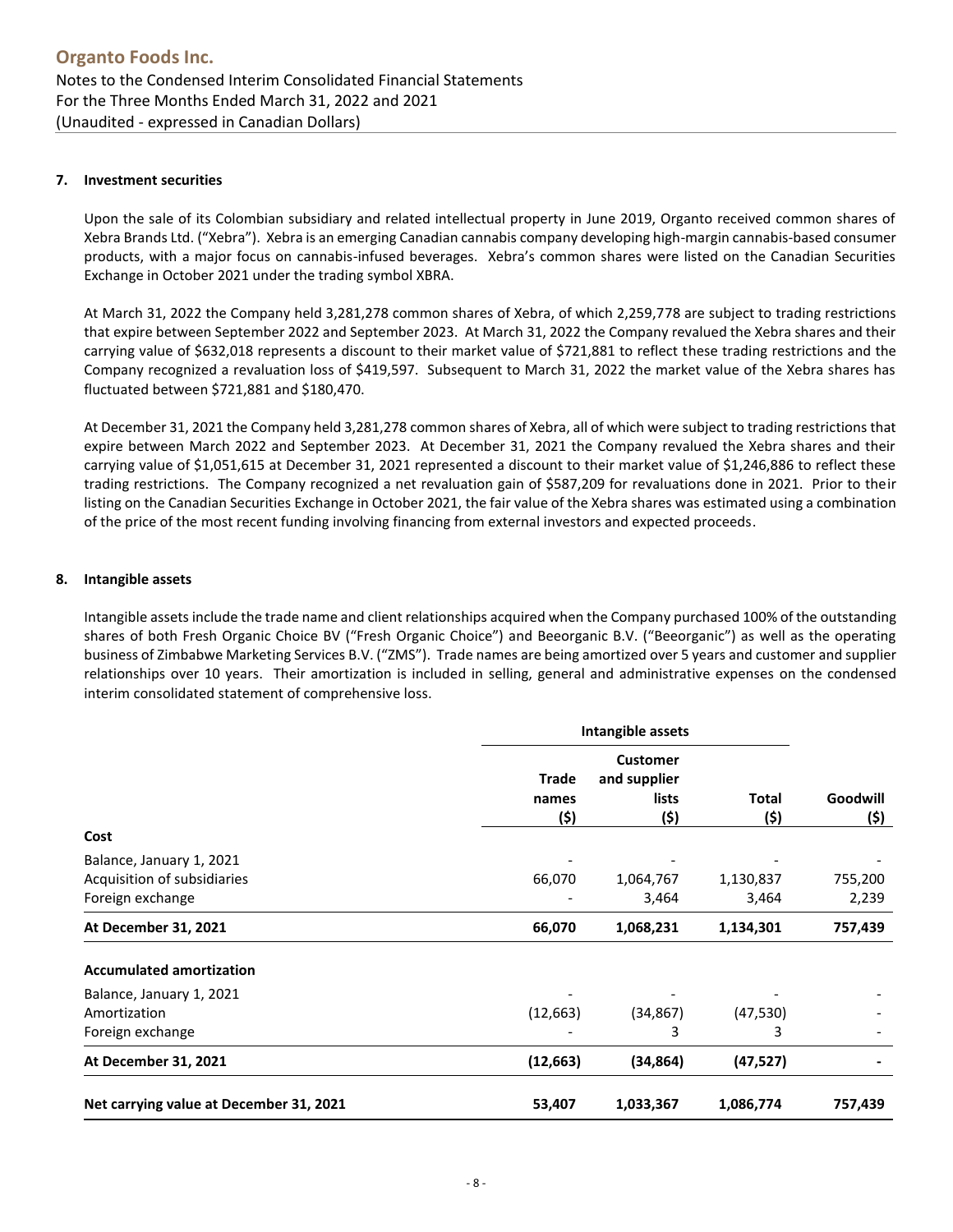## **Organto Foods Inc.**

### Notes to the Condensed Interim Consolidated Financial Statements For the Three Months Ended March 31, 2022 and 2021 (Unaudited - expressed in Canadian Dollars)

**Intangible assets Trade names Customer and supplier lists Total Goodwill (\$) (\$) (\$) (\$) Cost** Balance, January 1, 2022 66,070 1,068,231 1,134,301 757,439 Foreign exchange  $(8,501)$   $(5,494)$ **At March 31, 2022 66,070 1,059,731 1,125,801 751,945 Accumulated amortization** Balance, January 1, 2022 1990 12, 2002 12, 2003 12, 2004 12, 2010 12, 2010 12, 2010 12, 2010 12, 201 Amortization (3,304) (26,591) (29,895) - Foreign exchange - 204 204 - **At March 31, 2022 (15,967) (61,251) (77,218) - Net carrying value at March 31, 2022 50,103 998,480 1,048,583 751,945**

The intangible assets acquired in the Fresh Organic Choice and Beeorganic acquisitions are not deductible for income tax purposes and deferred income taxes of \$131,500 have been recognized and added to their respective goodwill's carrying value.

#### <span id="page-8-0"></span>**9. [CEBA loan](#page-1-0)**

The Company received proceeds of \$40,000 in September 2020 and an additional \$20,000 in December 2020 under the Canada Emergency Business Account ("CEBA") program. The loan is a 0% interest bearing loan with no principal payments required. The loan can be repaid at any time and \$20,000 of the loan will be forgiven if repaid in full before December 31, 2022. If not repaid by December 31, 2023, the loan can be converted into a 3-year term loan at 5% annual interest paid monthly effective January 1, 2024.

#### <span id="page-8-2"></span><span id="page-8-1"></span>**10. [Convertible debentures](#page-1-0)**

#### May 2022 series

In May 2020 the Company completed a private placement of convertible debentures with a total face value of \$720,300. The debentures were unsecured and had a term of two years and bore interest at 10% annually, payable in arrears beginning one year after their date of issuance. The debentures were convertible into shares of Organto at \$0.05 per share in the first 12 months and \$0.10 thereafter. Interest was not convertible. The holder could convert all or part of the debentures at any time and the Company had the right to force conversion of the debentures.

Debentures with a face value of \$665,300 were converted in 2020 resulting in the issuance of 13,306,000 common shares. The remaining debentures with a face value of \$55,000 were converted in January 2021 resulting in the issuance of 1,100,000 common shares.

#### December 2022 series

In December 2020 the Company completed a private placement of convertible debentures with a total face value of \$3,356,850. The debentures are unsecured and have a term of two years and bear interest at 8% annually, payable in arrears beginning one year after their date of issuance.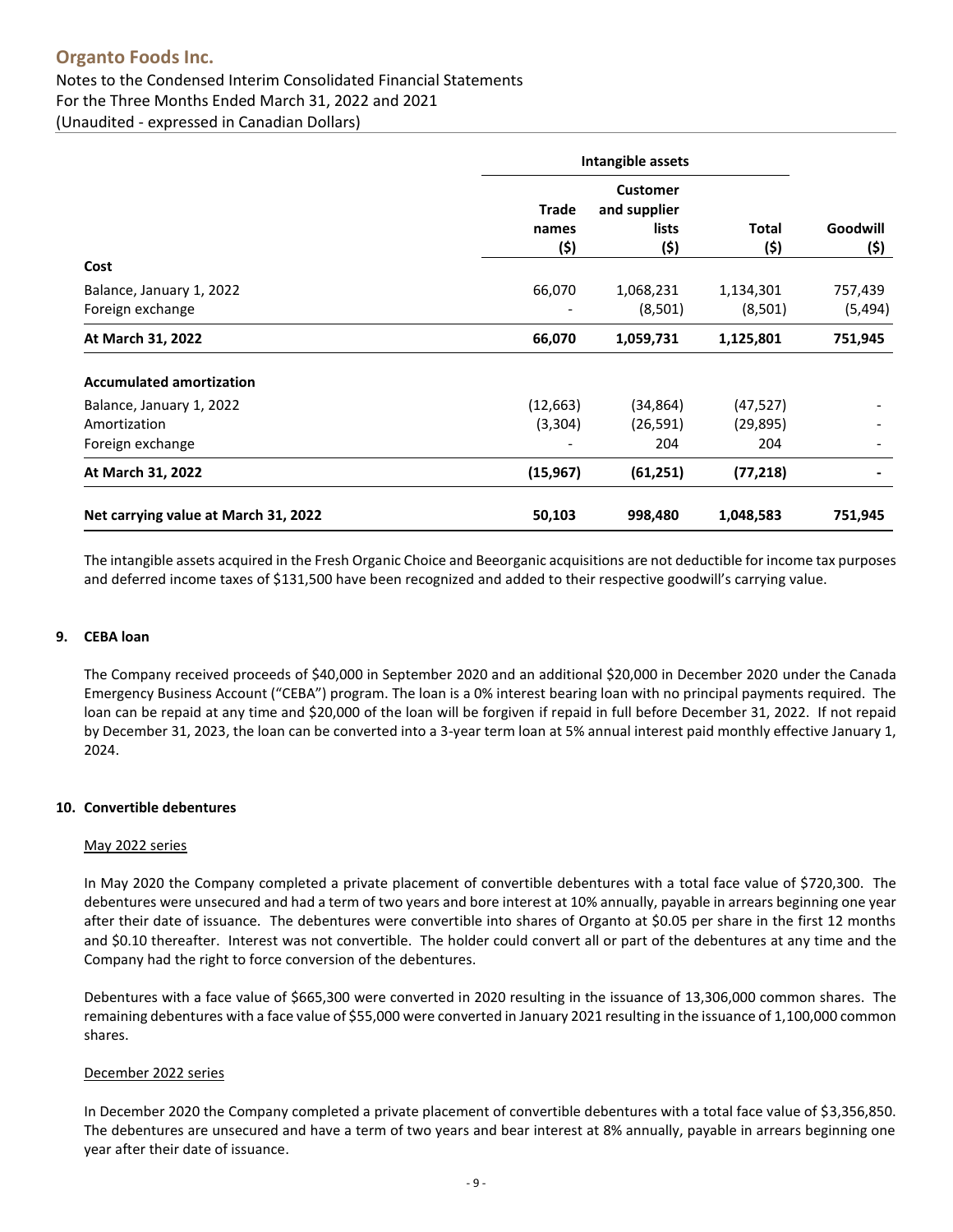The debentures are convertible into shares of Organto at \$0.30 per share and interest is not convertible. The holder may convert all or part of the debentures at any time. If, at any time after April 29, 2021, the closing price of the Company's shares exceeds \$0.45 or more for ten consecutive trading days, the Company has the right to force conversion of the Debentures.

The Company recorded \$3,076,872 as the fair value of the debt component of the debentures, with the residual amount of \$279,978 allocated to the equity component of the debentures. The debt component of the debentures is being accreted to the face value of the loan over the two-year term.

A total of \$191,775 in finder's fees was allocated to the liability and the equity components of the debentures, of which \$126,084 was paid in cash. The finders were also issued 420,280 warrants with each warrant entitling the holder to purchase one common share at a price of \$0.30 for a period of two years. These finder warrants have a total fair value of \$65,691 determined using the Black-Scholes Option Pricing Model.

Debentures with a face value of \$577,000 were converted in 2021 resulting in the issuance of 2,839,995 common shares.

With a maturity date of December 29, 2022, this series of debentures is classified as short-term.

#### January 2023 series

In January 2021 the Company completed a private placement of convertible debentures with a total face value of \$310,000. The debentures are unsecured and have a term of two years and bear interest at 8% annually, payable in arrears beginning one year after their date of issuance.

The debentures are convertible into shares of Organto at \$0.30 per share and interest is not convertible. The holder may convert all or part of the debentures at any time. If, at any time after May 5, 2021, the closing price of the Company's shares exceeds \$0.45 or more for ten consecutive trading days, the Company has the right to force conversion of the Debentures.

The Company recorded \$284,144 as the fair value of the debt component of the debentures, with the residual amount of \$7,856 allocated to the equity component of the debentures. The debt component of the debentures is being accreted to the face value of the loan over the two-year term.

A finder's fee of \$18,000 was paid in cash and recorded in 2021. Other transaction costs associated with the January 2023 debentures were recorded in 2020 together with the costs associated with the December 2022 series.

With a maturity date of January 4, 2023, this series of debentures is classified as short-term.

#### November 2026 series

In November 2021 the Company completed an offering of convertible debentures with a total face value of \$8,050,000. The debentures are unsecured and have a term of five years and bear interest at 8% annually, payable in arrears beginning one year after their date of issuance.

The debentures are convertible into shares of Organto at \$0.50 per share and interest is not convertible. The holder may convert all or part of the debentures at any time after November 30, 2023. If, at any time after November 30, 2023, the 20-day volume weighted average trading price of the Company's shares on the TSXV exceeds \$0.625, the Company has the right to force conversion of the Debentures. The Company may repay all or a portion of the convertible debentures by issuing common shares worth \$1,053 based on their current market price for each \$1,000 face value of convertible debentures. The Company may also pay all or a portion of the interest payable by issuing common shares to the debenture trustee who shall sell the common shares and use the proceeds to pay the interest due to debenture holders.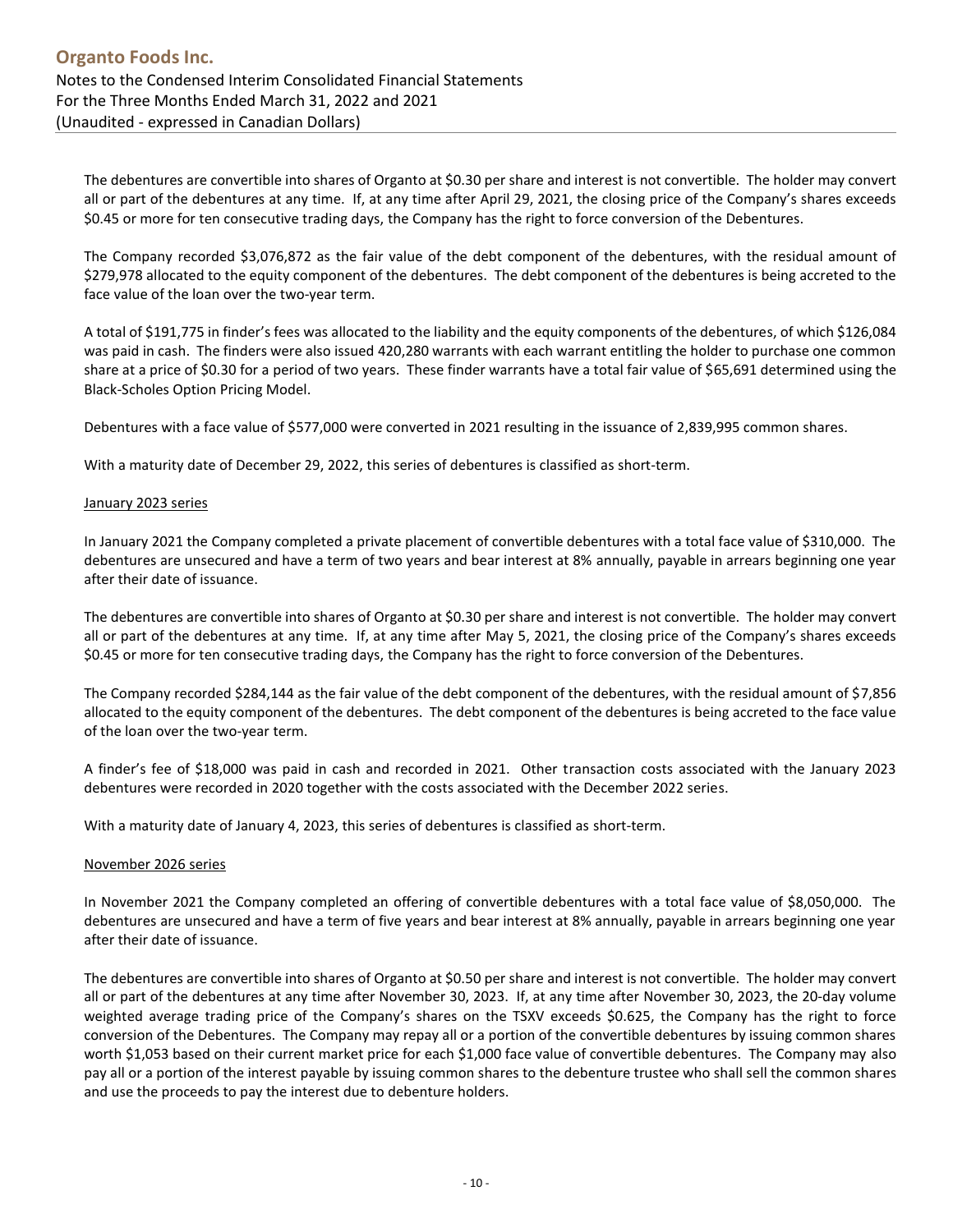The Company recorded \$6,278,676 as the fair value of the debt component of the debentures, with the residual amount of \$1,771,324 allocated to the equity component of the debentures. The debt component of the debentures is being accreted to the face value of the loan over the five-year term.

Transaction costs of \$956,627 were paid in cash including \$483,000 in finder's fees, of which \$126,084 was paid in cash. The finders were also issued 966,000 warrants with each warrant entitling the holder to purchase one common share at a price of \$0.50 for a period of two years. These finder warrants have a total fair value of \$258,888 determined using the Black-Scholes Option Pricing Model. A total of \$1,215,515 in transaction costs was allocated to the liability and the equity components of the debentures.

With a maturity date of November 30, 2026, this series of debentures is classified as long-term.

A summary of the convertible debentures is as follows:

|                                               | (\$)        |
|-----------------------------------------------|-------------|
| Balance at December 31, 2020                  | 2,969,127   |
| Convertible debentures issued for cash        | 8,360,000   |
| Allocated to equity component                 | (1,779,180) |
| Transaction costs allocated to debt component | (966, 102)  |
| Accretion                                     | 321,089     |
| Converted                                     | (522, 537)  |
| <b>Balance at December 31, 2021</b>           | 8,382,397   |
| Accretion                                     | 291,298     |
| Balance at March 31, 2022                     | 8,673,695   |

Convertible debentures by maturity:

| Maturing in less than one year<br>Maturing in more than one year | 2,627,670<br>5,754,727 |
|------------------------------------------------------------------|------------------------|
| <b>Balance at December 31, 2021</b>                              | 8,382,397              |
| Maturing in less than one year                                   | 2,974,488              |
| Maturing in more than one year                                   | 5,699,207              |
| Balance at March 31, 2022                                        | 8,673,695              |

Accrued interest on all outstanding debentures of \$311,483 is recorded in accounts payable and accrued liabilities at March 31, 2022 (December 31, 2021 - \$336,539).

#### <span id="page-10-1"></span><span id="page-10-0"></span>**11. [Share capital](#page-1-0)**

#### (a) Common shares

The Company is authorized to issue an unlimited number of common shares without par value. At March 31, 2022 the Company had 282,111,966 (December 31, 2021 - 277,386,653) common shares issued and outstanding.

In December 2020 the Company agreed to issue 2,000,000 shares to certain officers as a signing bonus. These shares had a fair value of \$512,500 and were recorded in stock-based compensation. The shares were issued in April 2021.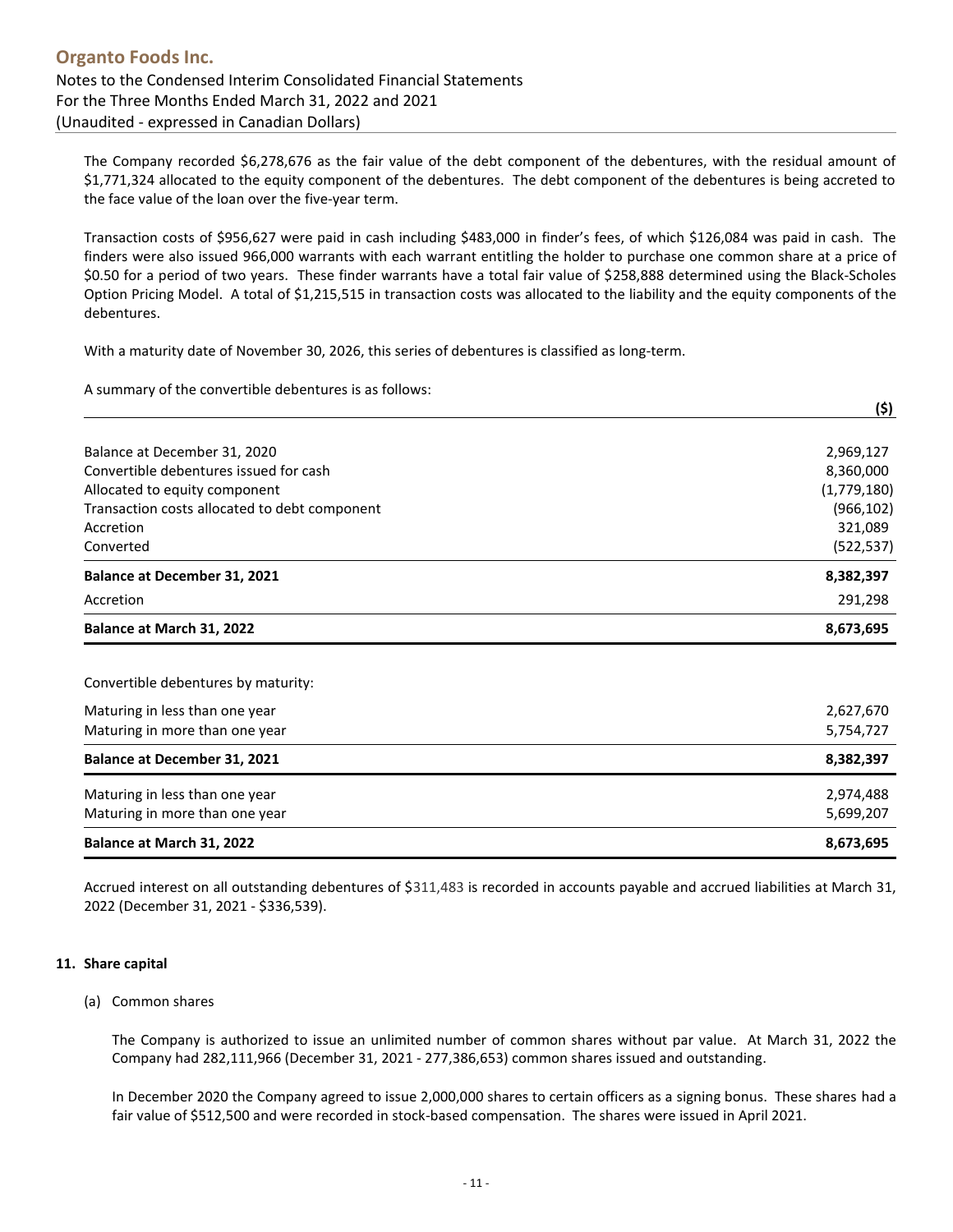In January 2021 the Company issued 839,570 common shares as part of the consideration paid to acquire 100% of Fresh Organic Choice [\(note 8\)](#page-6-3). These common shares are subject to escrow provisions and will become freely tradable in equal amounts over the next three years.

In March 2021 the Company signed an exclusive supply agreement with a Mexican supplier of organic avocados and in order to obtain exclusive rights, a total of 1,000,000 common shares may be issued to the supplier over the term of the agreement based on the delivery of minimum annual volume targets. The issuance of these shares under the supply agreement is subject to the acceptance of the TSXV and no shares have been issued to date.

In November 2021 the Company closed a non-brokered private placement of 18,565,062 common shares for net proceeds of \$5,948,060 after share issue costs of \$29,890. As part of the private placement, in the event of future financings by the Company, one of the participants of the private placement has been granted a pre-emptive anti-dilutive right to participate in such financings to maintain its 5-percent equity ownership position. No finder's fees were paid on the private placement and the shares issued were subject to a hold period which expired in March 2022.

(b) [Shares to be issued](#page-1-0)

In December 2020 the Company agreed to issue 2,000,000 common shares to certain officers as a signing bonus. These shares had a fair value of \$512,500 and were issued in April 2021.

In January 2021 the Company completed the documentation related to the 2019 sale of the Company's former processing assets located in Guatemala and 5,873,357 common shares with a fair value of \$440,494 were cancelled. Part of the proceeds from the sale of these processing assets included the cancellation and return to treasury of 5,873,357 common shares of the Company.

In November 2021 the Company agreed to issue 1,579,670 common shares as part of the consideration paid to acquire 100% of Beeorganic [\(note 8\)](#page-6-3). These common shares are subject to escrow provisions and will become freely tradable in equal amounts over the next three years. These shares were issued in March 2022.

In November 2021 the Company agreed to issue 1,645,643 common shares as full consideration paid to acquire the operating assets of ZMS [\(note 8\)](#page-6-3). These common shares are subject to escrow provisions and will become freely tradable in equal amounts over the next three years. These shares were issued in February 2022.

#### <span id="page-11-0"></span>(c) [Share options](#page-1-0)

The Company has adopted a rolling stock option plan whereby the Board of Directors, may from time to time, grant options to directors, officers, employees or non-employee service providers to a maximum of 10% of the outstanding common shares of the Company at any point in time, less any share options already reserved for issuance under share options granted under previous stock option plans of the Company or granted under any other employee incentive purchase plan that the Company may adopt. Options granted must be exercised no later than five years from date of grant or such lesser period as determined by the Company's Board of Directors.

150,000 share options were granted during the three months ended March 31, 2022. 30,000 of these share options had vested by March 31, 2022 and 30,000 will vest in each of 2023, 2024, 2025 and 2026.

1,500,000 share options were exercised during the three months ended March 31, 2022 at an exercise price of \$0.07 per share. The market price of the Company's shares when the share options were exercised was \$0.145 per share.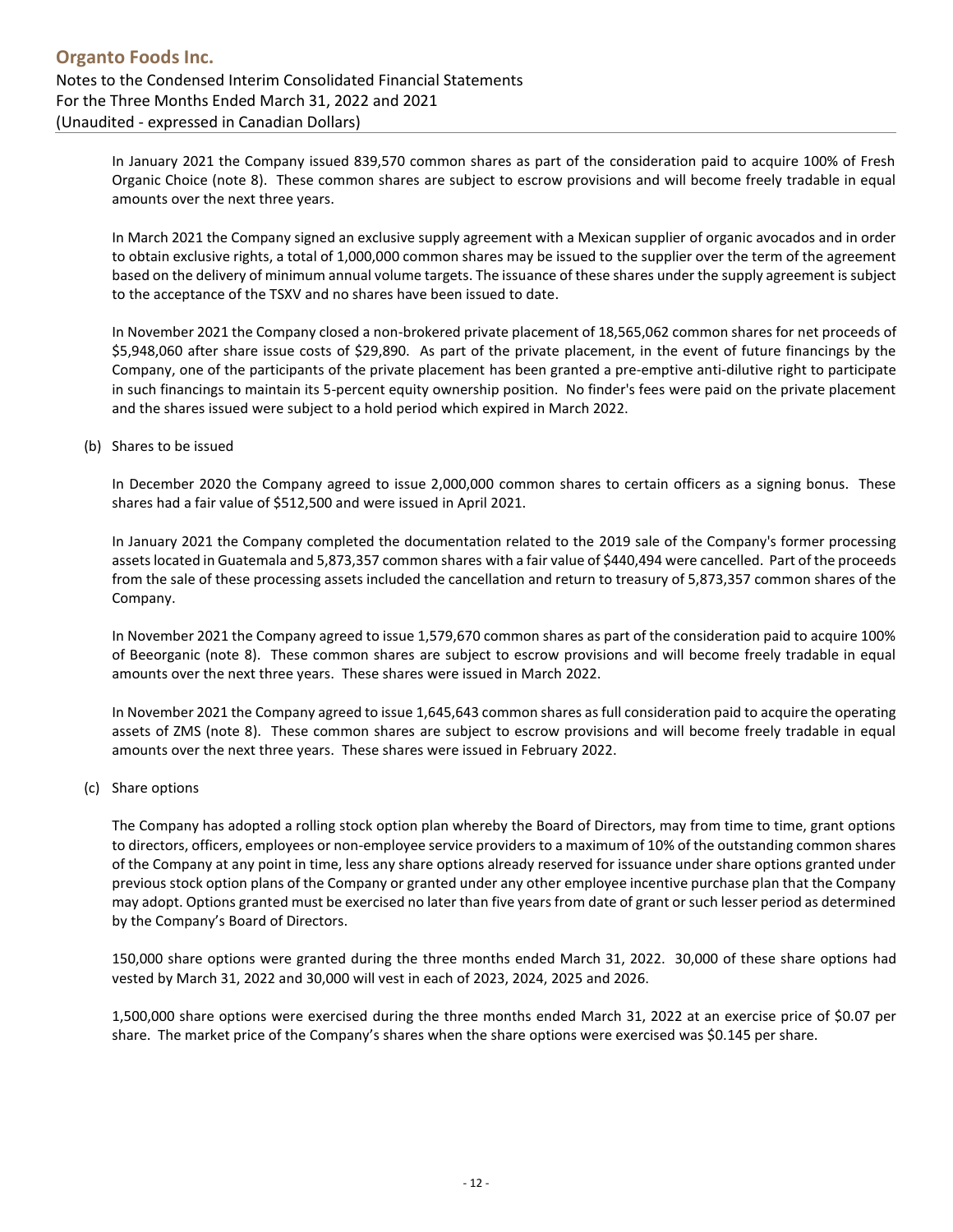The continuity of the Company's share options is as follows:

|                                     | <b>Total options</b>   |         | <b>Exercisable options</b> |                        |
|-------------------------------------|------------------------|---------|----------------------------|------------------------|
|                                     | Weighted               |         | Weighted                   |                        |
|                                     | Total                  | average | <b>Exercisable</b>         | average                |
|                                     | options exercise price |         |                            | options exercise price |
|                                     |                        | (\$)    |                            | (\$)                   |
| Balance, January 1, 2021            | 16,325,000<br>0.125    |         | 8,888,500                  | 0.119                  |
| Granted                             | 6,700,000              | 0.345   | 1,385,000                  | 0.345                  |
| Vested                              |                        |         | 3,897,250                  | 0.126                  |
| Forfeited                           | (480,000)              | 0.115   | (480,000)                  | 0.115                  |
| Expired                             | (675,000)              | 0.124   | (535,000)                  | 0.11                   |
| <b>Balance at December 31, 2021</b> | 21,870,000             | 0.193   | 13,155,750                 | 0.146                  |
| Granted                             | 150,000                | 0.35    | 30,000                     | 0.35                   |
| Vested                              |                        |         | 555,000                    | 0.195                  |
| Exercised                           | (1,500,000)            | 0.07    | (1,500,000)                | 0.07                   |
| Expired                             | (50,000)               | 0.265   | (20,000)                   | 0.265                  |
| Balance at March 31, 2022           | 20,470,000             | 0.193   | 12,220,750                 | 0.158                  |

A summary of the Company's share options outstanding and exercisable at March 31, 2022 is as follows:

|                       |                 | Number of   | <b>Number of</b> |
|-----------------------|-----------------|-------------|------------------|
| <b>Exercise price</b> | Average         | options     | options          |
| <u>(\$)</u>           | years to expiry | outstanding | exercisable      |
| 0.07                  | 2.72            | 4,025,000   | 3,328,750        |
| 0.08                  | 2.18            | 60,000      |                  |
| 0.10                  | 3.41            | 2,780,000   | 1,892,000        |
| 0.135                 | 1.70            | 2,665,000   | 2,270,000        |
| 0.15                  | 1.25            | 600,000     | 480,000          |
| 0.18                  | 1.07            | 1,745,000   | 1,670,000        |
| 0.265                 | 3.73            | 1,745,000   | 785,000          |
| 0.285                 | 3.82            | 700,000     | 385,000          |
| 0.30                  | 4.72            | 1,975,000   | 395,000          |
| 0.35                  | 4.83            | 150,000     | 30,000           |
| 0.37                  | 4.66            | 3,375,000   | 690,000          |
| 0.385                 | 4.22            | 200,000     | 40,000           |
| 0.42                  | 3.91            | 300,000     | 225,000          |
| 0.43                  | 4.39            | 150,000     | 30,000           |
|                       | 3.16            | 20,470,000  | 12,220,750       |

The Company recognizes stock-based compensation over the vesting period of the underlying options using the Black-Scholes Option Pricing Model for those options with set vesting dates and the Binomial Method for those options which vest based on market conditions. Option pricing methods require the input of highly subjective assumptions including expected price volatility. Changes in the subjective input assumptions can materially affect the fair value estimate, and therefore the existing models do not necessarily provide a reliable single measure of the fair value of the Company's stock options granted and/or vested during the period. The fair value of the options granted in the three months ended March 31,2022 was calculated using the Black-Scholes Option Pricing Model with the following inputs: expected price volatility of 114-120%, risk free interest rates of 0.33%-1.46%, expected lives of 5 years and no dividend yield.

The fair value of the options granted during the three months ended March 31, 2022 was \$15,900 (2021 - \$267,600) and the Company recognized \$202,031 (2021 - \$208,541) as stock-based compensation expense relating to options that vested.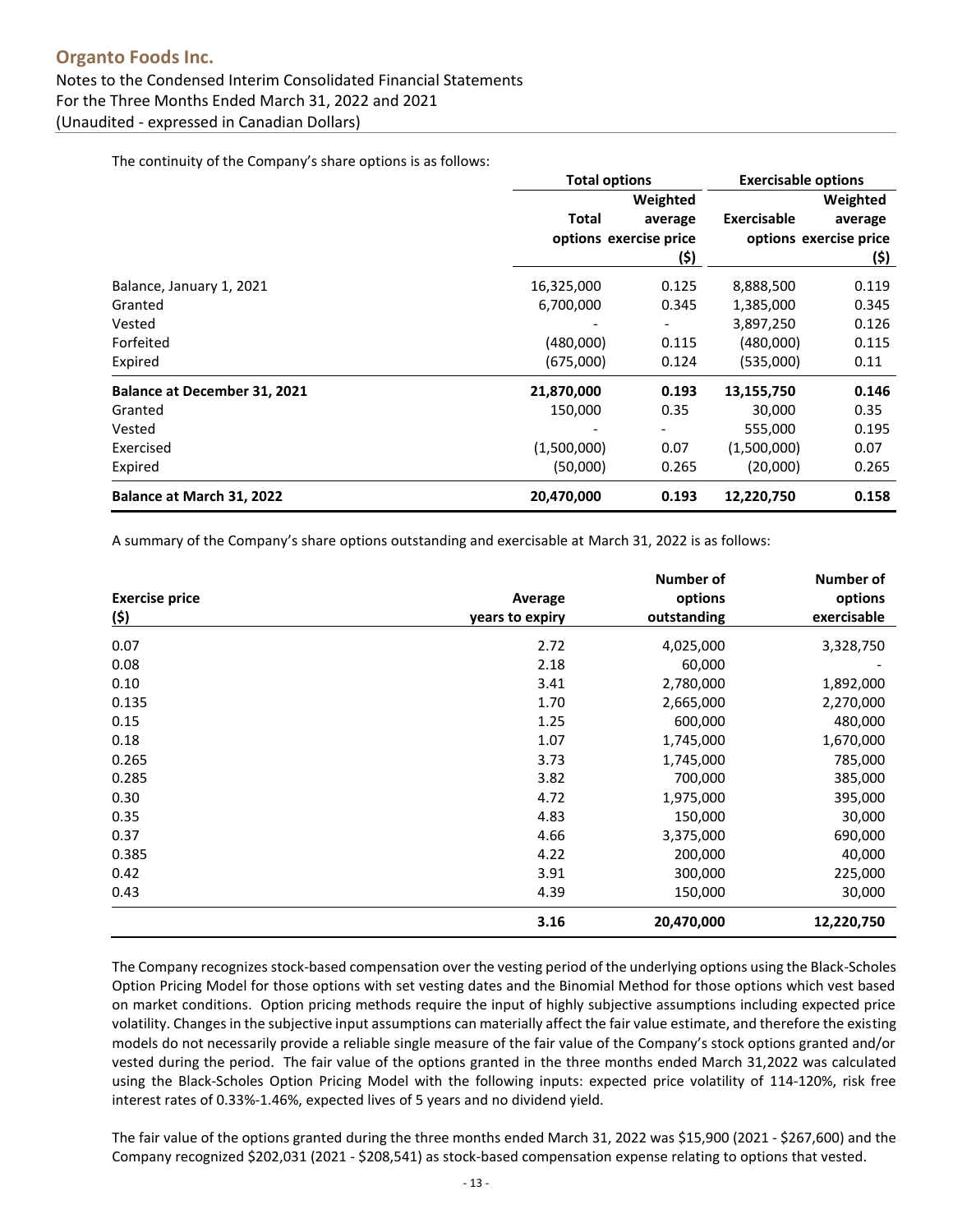(d) Restricted share units

In January 2021 the Company adopted a restricted share unit ("RSU") plan to issue RSUs whereby the total aggregate RSUs and share options outstanding may be up to 10% of its issued capital at the time of an applicable option grant. Under the RSU plan, the Company has 2,500,000 RSUs reserved for issuance and the Company's Board of Directors may from time to time, grant RSUs to directors, officers, employees or consultants. The vesting terms of an RSU are at the discretion of the Board of Directors.

No RSUs were granted in the three months ended March 31, 2022. The Company recorded \$13,307 (2021 - \$88,156) in the three months ended March 31, 2022 as stock-based compensation expense relating to RSUs that vested.

At March 31, 2022 a total of 2,475,000 RSUs were outstanding, of which 881,250 had vested. No vested RSUs were paid in the three months ended March 31, 2022.

#### (e) Warrants

In May 2020, the Company issued 223,300 warrants in connection with the convertible debentures issued in May 2020. These warrants are exercisable for a period of two years at an exercise price of \$0.10 per share. The fair value of these warrants of \$4,466 was calculated using the Black-Scholes Option Pricing Model with the following inputs: expected price volatility of 122%, risk free interest rate of 0.44%, expected life of 2 years and no dividend yield. The value of these warrants was expensed as a financing cost during 2020. 22,500 of these warrants were exercised in 2021.

In December 2020 the Company issued 420,280 warrants in connection with the convertible debentures issued in December 2020 and 192,630 warrants in connection with the 8% credit facility established in December 2020. These warrants are exercisable for a period of two years at an exercise price of \$0.30 per share. 136,040 of these warrants were exercised in 2021. The fair value of these warrants of \$95,800 was calculated using the Black-Scholes Option Pricing Model with the following inputs: expected price volatility of 125%, risk free interest rate of 0.21%, expected life of 2 years and no dividend yield. The value of these warrants was classified as issue costs for the debentures and bank loan and is recorded as offsets to the bank loan and convertible debenture balances to be amortized over their expected two-year term.

In January 2021 the Company issued 62,000 warrants in connection with the convertible debentures issued in January 2021. These warrants are exercisable for a period of two years at an exercise price of \$0.30 per share. The fair value of these warrants of \$8,800 was calculated using the Black-Scholes Option Pricing Model with the following inputs: expected price volatility of 125%, risk free interest rate of 0.21%, expected life of 2 years and no dividend yield. The value of these warrants was included with the issue costs for the debentures issued in December 2020. These costs were recorded in 2020 as an offset to the convertible debenture balances and will be amortized over their expected two-year terms.

In November 2021 the Company issued 966,000 warrants in connection with the convertible debentures issued in November 2021. These warrants are exercisable for a period of two years at an exercise price of \$0.50 per share. The fair value of these warrants of \$258,888 was calculated using the Black-Scholes Option Pricing Model with the following inputs: expected price volatility of 114%, risk free interest rate of 1.36%, expected life of 2 years and no dividend yield. The value of these warrants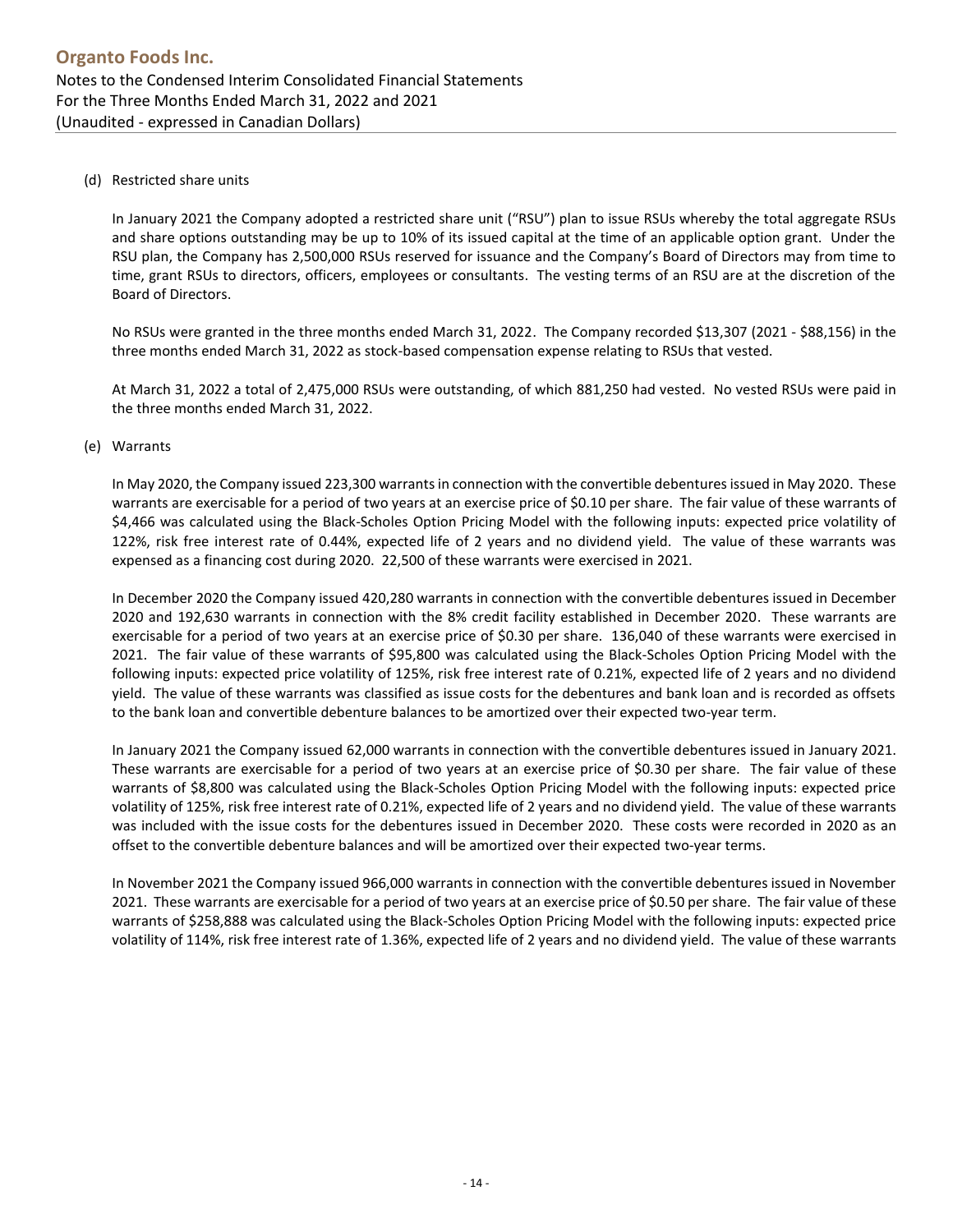was classified as an issue cost for the debentures and is recorded as an offset to the convertible debentures balance and will be amortized over the expected five-year term.

Warrants outstanding and exercisable at March 31, 2022 are as follows:

|                   | <b>Exercise</b> |       |               |  |  |
|-------------------|-----------------|-------|---------------|--|--|
|                   | <b>Number</b>   | price | <b>Expiry</b> |  |  |
| <b>Grant date</b> | of warrants     | (\$)  | Date          |  |  |
| May 2020          | 200,800         | 0.10  | May 2022      |  |  |
| December 2020     | 476,870         | 0.30  | December 2022 |  |  |
| January 2021      | 62,000          | 0.30  | January 2023  |  |  |
| November 2021     | 966,000         | 0.50  | November 2023 |  |  |
|                   | 1,705,670       | 0.39  |               |  |  |

The continuity of the Company's warrants is as follows:

|                                     |                | <b>Weighted average</b> |  |
|-------------------------------------|----------------|-------------------------|--|
|                                     | Number of      | exercise price          |  |
|                                     | warrants       | (\$)                    |  |
| Balance at January 1, 2021          | 12,354,602     | 0.107<br>0.488          |  |
| Issued                              | 1,028,000      |                         |  |
| Exercised                           | (11, 676, 932) | 0.098                   |  |
| <b>Balance at December 31, 2021</b> | 1,705,670      | 0.39                    |  |
| Balance at March 31, 2022           | 1,705,670      | 0.39                    |  |

See note [0.](#page-17-1)

#### (f) [Reserves](#page-1-0)

<span id="page-14-0"></span>

|                                     | <b>Options</b>           |                 | Other     | <b>Cumulative</b> |              |
|-------------------------------------|--------------------------|-----------------|-----------|-------------------|--------------|
|                                     | and RSUs                 | <b>Warrants</b> | reserves  | translation       | <b>Total</b> |
|                                     | (\$)                     | (\$)            | (\$)      | (\$)              | (\$)         |
| Balance, January 1, 2021            | 1,468,159                | 476,237         | 888,171   | 737,252           | 3,569,819    |
| Stock-based compensation            | 1,320,909                |                 |           |                   | 1,320,909    |
| Issue of convertible debentures     | $\overline{\phantom{0}}$ |                 | 1,511,766 |                   | 1,511,766    |
| Fair value of warrants issued       |                          | 258,888         |           |                   | 258,888      |
| Accumulated comprehensive loss      |                          |                 |           | (56, 424)         | (56, 424)    |
| <b>Balance at December 31, 2021</b> | 2,789,068                | 735,125         | 2,399,937 | 680,828           | 6,604,958    |
| Stock-based compensation            | 215,338                  |                 |           |                   | 215,338      |
| Exercise of stock options           | (73,500)                 |                 |           |                   | (73,500)     |
| Accumulated comprehensive loss      |                          |                 |           | (132, 704)        | (132, 704)   |
| Balance at March 31, 2022           | 2,930,906                | 735,125         | 2,399,937 | 548.124           | 6,614,092    |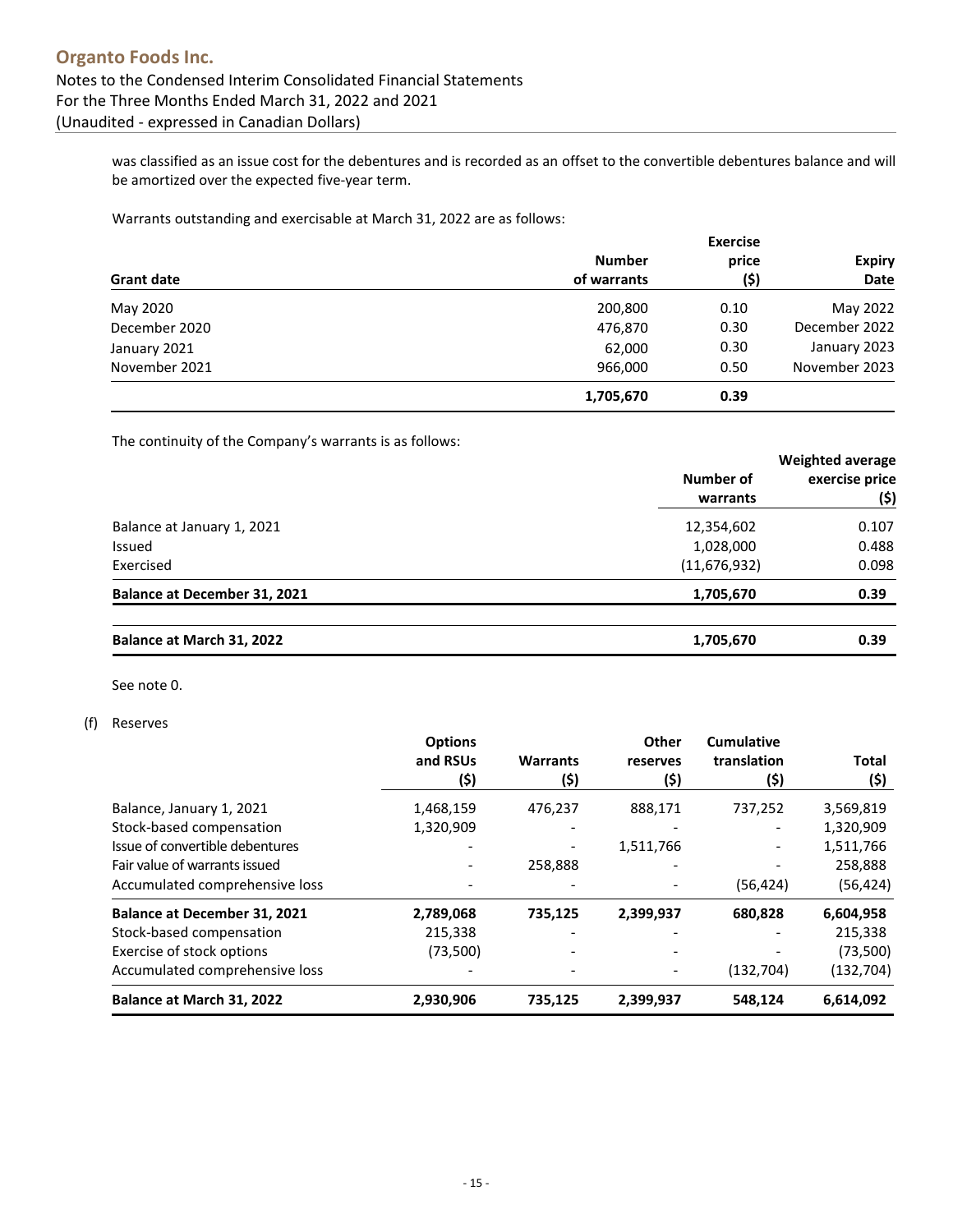#### <span id="page-15-0"></span>**12. [Cost of sales](#page-2-0)**

|                     |              | Three months ended<br>March 31 |  |
|---------------------|--------------|--------------------------------|--|
|                     | 2022<br>(\$) | 2021<br>(\$)                   |  |
| Produce purchases   | 5,621,527    | 3,936,135                      |  |
| Freight             | 357,899      | 184,898                        |  |
| Packaging and other | 349,836      | 194,214                        |  |
|                     | 6,329,262    | 4,315,247                      |  |

#### <span id="page-15-1"></span>**13. [Selling, general and administration expenses](#page-2-0)**

|                           |             | Three months ended<br>March 31 |  |
|---------------------------|-------------|--------------------------------|--|
|                           | 2022<br>(5) | 2021<br>(\$)                   |  |
| Administration and office | 431,632     | 282,175                        |  |
| Professional fees         | 260,367     | 81,730                         |  |
| Amortization (note 8)     | 29,895      | $\overline{\phantom{a}}$       |  |
|                           | 721,894     | 363,905                        |  |

#### <span id="page-15-2"></span>**14. Other income**

|                        |                          | Three months ended<br>March 31 |  |
|------------------------|--------------------------|--------------------------------|--|
|                        | 2022<br>(Ś)              | 2021<br>(\$)                   |  |
| Financing fee received | $\overline{\phantom{a}}$ | 7,000                          |  |
|                        | $\blacksquare$           | 7,000                          |  |

#### **15. Related party transactions**

(a) Directors and key management personnel compensation:

|                                          |         | Three months ended<br>March 31 |  |
|------------------------------------------|---------|--------------------------------|--|
|                                          |         |                                |  |
|                                          | 2022    | 2021                           |  |
|                                          | (\$)    | (\$)                           |  |
| Salaries, consulting and management fees | 271,665 | 213,439                        |  |
| Stock based compensation                 | 139,575 | 224,222                        |  |
|                                          | 411,240 | 437,661                        |  |

Key management personnel were not paid post-employment benefits, termination benefits or other long-term benefits during the periods ended March 31, 2022 and 2021.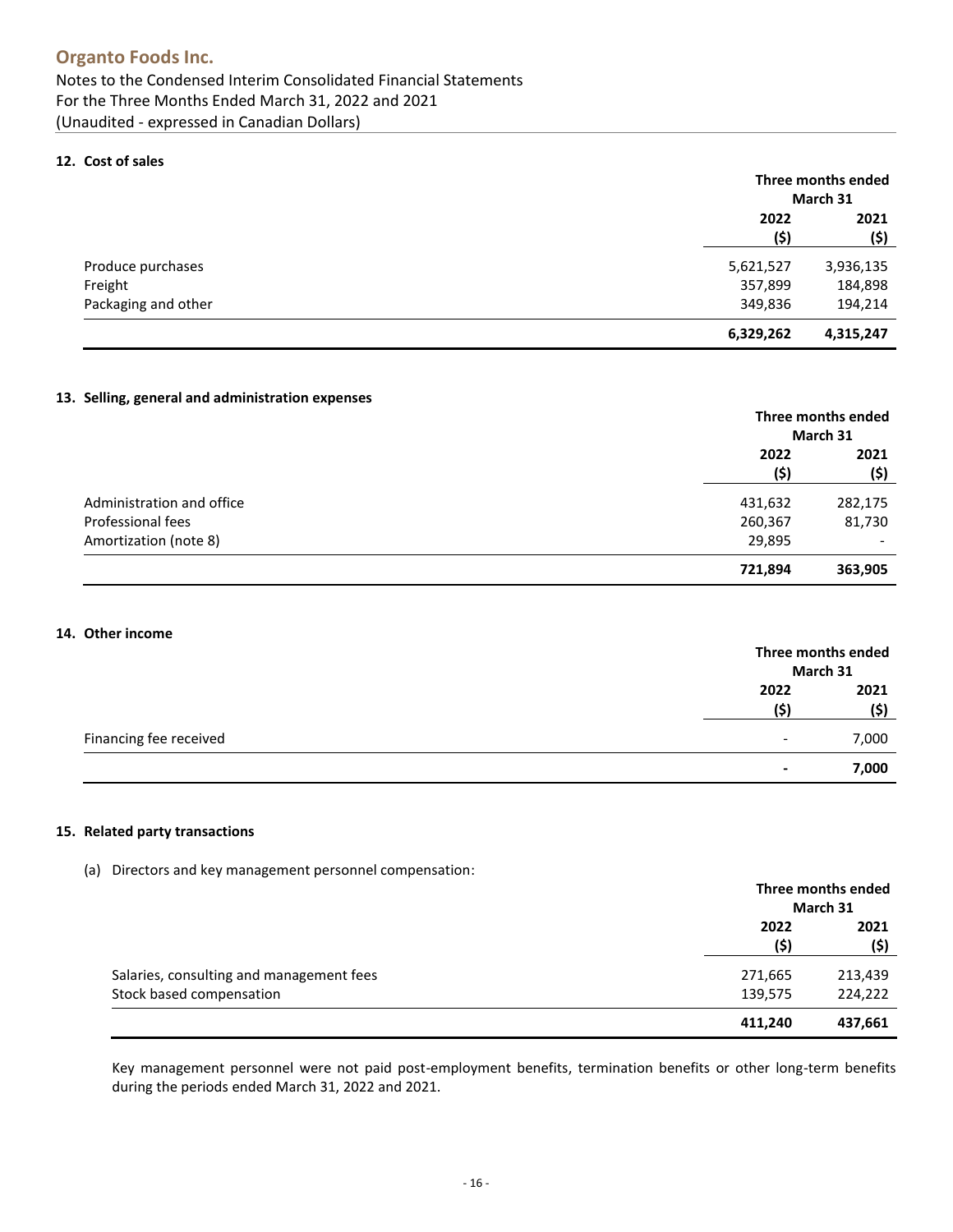(b) Transactions with related parties:

|                         |                          | Three months ended<br>March 31 |  |
|-------------------------|--------------------------|--------------------------------|--|
|                         | 2022<br>(\$)             | 2021<br>(\$)                   |  |
| Administrative services | 126,449                  | 39,756                         |  |
| Sales                   | 23,833                   | $\overline{\phantom{0}}$       |  |
| Produce purchases       | $\overline{\phantom{a}}$ | 202,152                        |  |

(c) Outstanding balances payable (receivable):

|                                          | March 31, December 31,<br>2022 |            |
|------------------------------------------|--------------------------------|------------|
|                                          | (\$)                           | (\$)       |
| Salaries, consulting and management fees | 151,003                        | 277,860    |
| Interest on convertible debentures       | 18,616                         | 44,297     |
| Administration services                  | 43,963                         |            |
| Expense reimbursements                   | 688                            | 6,941      |
| Advances to suppliers                    | (516, 575)                     |            |
| Product sales                            | $\overline{\phantom{0}}$       | (283, 616) |

#### <span id="page-16-0"></span>**16. [Supplemental cash flow information](#page-3-0)**

|                                                         | Three months ended<br>March 31 |              |
|---------------------------------------------------------|--------------------------------|--------------|
|                                                         | 2022<br>(\$)                   | 2021<br>(\$) |
| Items not involving cash:                               |                                |              |
| Amortization                                            | 29,895                         |              |
| Stock-based compensation                                | 215,338                        | 296,697      |
| Interest expense and accretion                          | 589,248                        | 216,341      |
| Foreign currency translation                            | (114, 629)                     | (50, 836)    |
| Unrealized loss on revaluation of investment securities | 419,597                        |              |
| Unrealized gain on revaluation of derivative assets     | (10, 910)                      |              |
|                                                         | 1,128,539                      | 462,202      |
| Changes in non-cash working capital:                    |                                |              |
| Receivables                                             | 164,040                        | (383, 978)   |
| Inventories                                             | 32,494                         | (25, 402)    |
| Prepaid expenses                                        | (43, 559)                      | (519,780)    |
| Accounts payable and accrued liabilities                | (1,090,997)                    | 280,496      |
|                                                         | (938, 022)                     | (648, 664)   |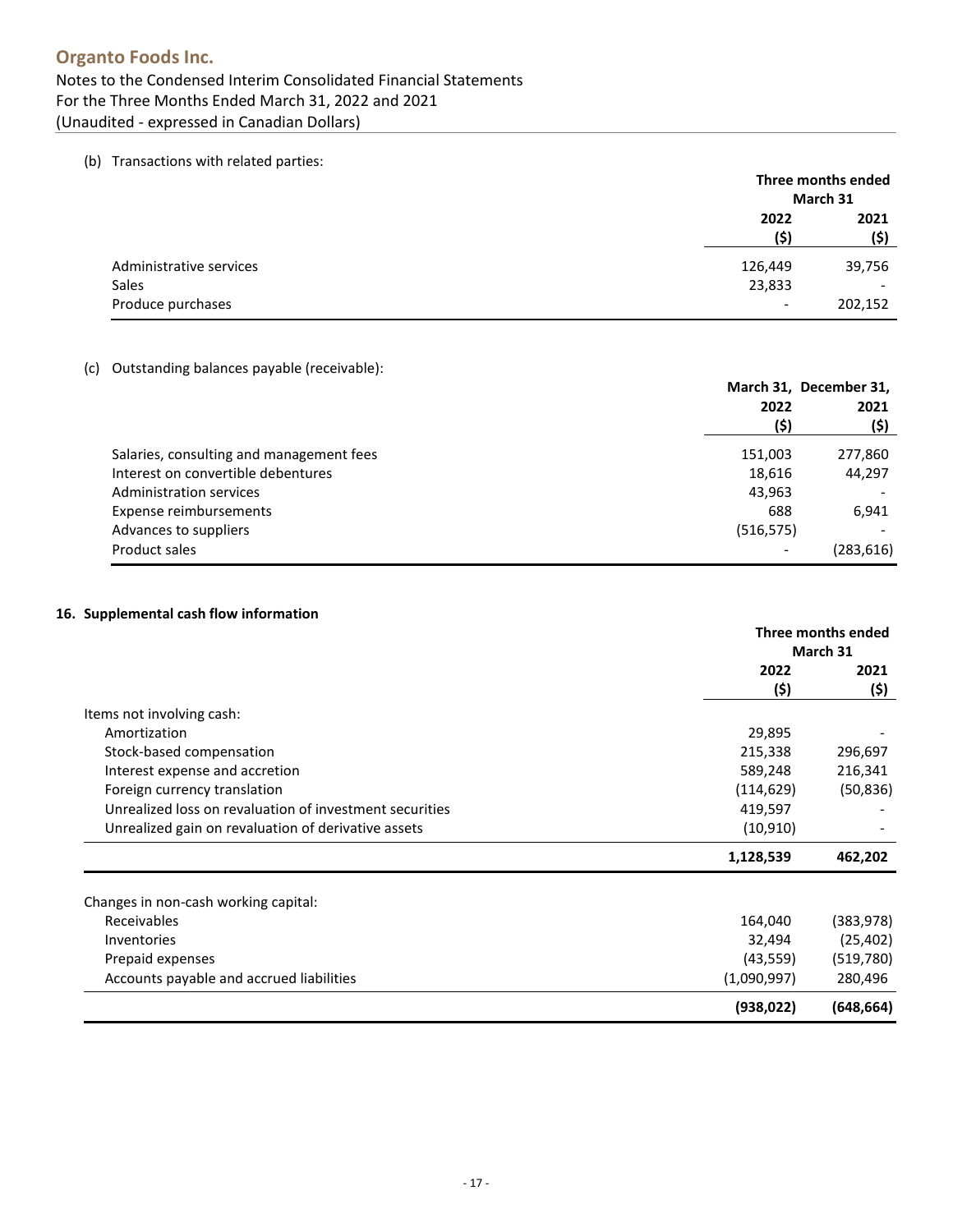## **Organto Foods Inc.** Notes to the Condensed Interim Consolidated Financial Statements For the Three Months Ended March 31, 2022 and 2021 (Unaudited - expressed in Canadian Dollars)

|                                                                     | Three months ended<br>March 31 |              |
|---------------------------------------------------------------------|--------------------------------|--------------|
|                                                                     | 2022<br>(\$)                   | 2021<br>(\$) |
| Non-cash investing and financing activities includes the following: |                                |              |
| Common shares issued:                                               |                                |              |
| as part of Fresh Organic Choice acquisition                         |                                | 233,062      |
| as part of Beeorganic acquisition                                   | 402.816                        |              |
| as part of ZMS business acquisition                                 | 394,954                        |              |
| Common shares cancelled:                                            |                                |              |
| as part of the sale of the processing plant in Guatemala            |                                | (440.494)    |

#### **17. Segmented information**

The Company has one reportable business segment, being the sourcing, processing, packaging, distribution and marketing of organic and specialty food products. In the three months ended March 31, 2022 47% of the Company's sales were to 6 customers with each customer accounting for at least 5% of total sales. In the three months ended March 31, 2021 28% of sales were to 4 customers with each customer accounting for at least 5% of total sales. Two of these largest customers by sales volume in the three months ended March 31, 2022 were also top sales volume customers in the three months ended March 31, 2021. All of the Company's sales and customers are in Europe.

Information by geographical areas is as follows:

|                           | March 31, | December 31,<br>2021 |
|---------------------------|-----------|----------------------|
|                           | 2022      |                      |
|                           | (\$)      | (\$)                 |
| <b>Non-current assets</b> |           |                      |
| Canada                    | 632,018   | 1,051,615            |
| Netherlands               | 1,800,528 | 1,844,213            |
|                           | 2,432,546 | 2,895,828            |

#### <span id="page-17-0"></span>**18. [Commitments](#page-1-0)**

At March 31, 2022 the Company had entered into agreements which call for minimum payments as follows:

|                                     | <b>Between</b> |                          |               |              |
|-------------------------------------|----------------|--------------------------|---------------|--------------|
|                                     | Within 1 year  | 1 and 5 years            | After 5 years | <b>Total</b> |
|                                     | (\$)           | (\$)                     | (\$)          | (\$)         |
| Management fees                     | 233,138        | $\overline{\phantom{a}}$ | -             | 233,138      |
| <b>Administration services</b>      | 2,085          | $\overline{\phantom{a}}$ |               | 2,085        |
| Labour and benefits                 | 270,798        | 203,606                  | -             | 474,404      |
| Forward currency exchange contracts | 3,377,601      | $\overline{\phantom{a}}$ | ٠             | 3,377,601    |
|                                     | 3,883,622      | 203,606                  | ۰             | 4,087,227    |

<span id="page-17-1"></span>The Company has a hedging facility with a European financial services company in order to hedge its exposure to fluctuations in the US dollar vs Euro exchange rate. The facility is for forward exchange contracts, up to a maximum of US\$4 million. As part of this facility, the Company was required to guarantee the European subsidiary's obligations under the facility.